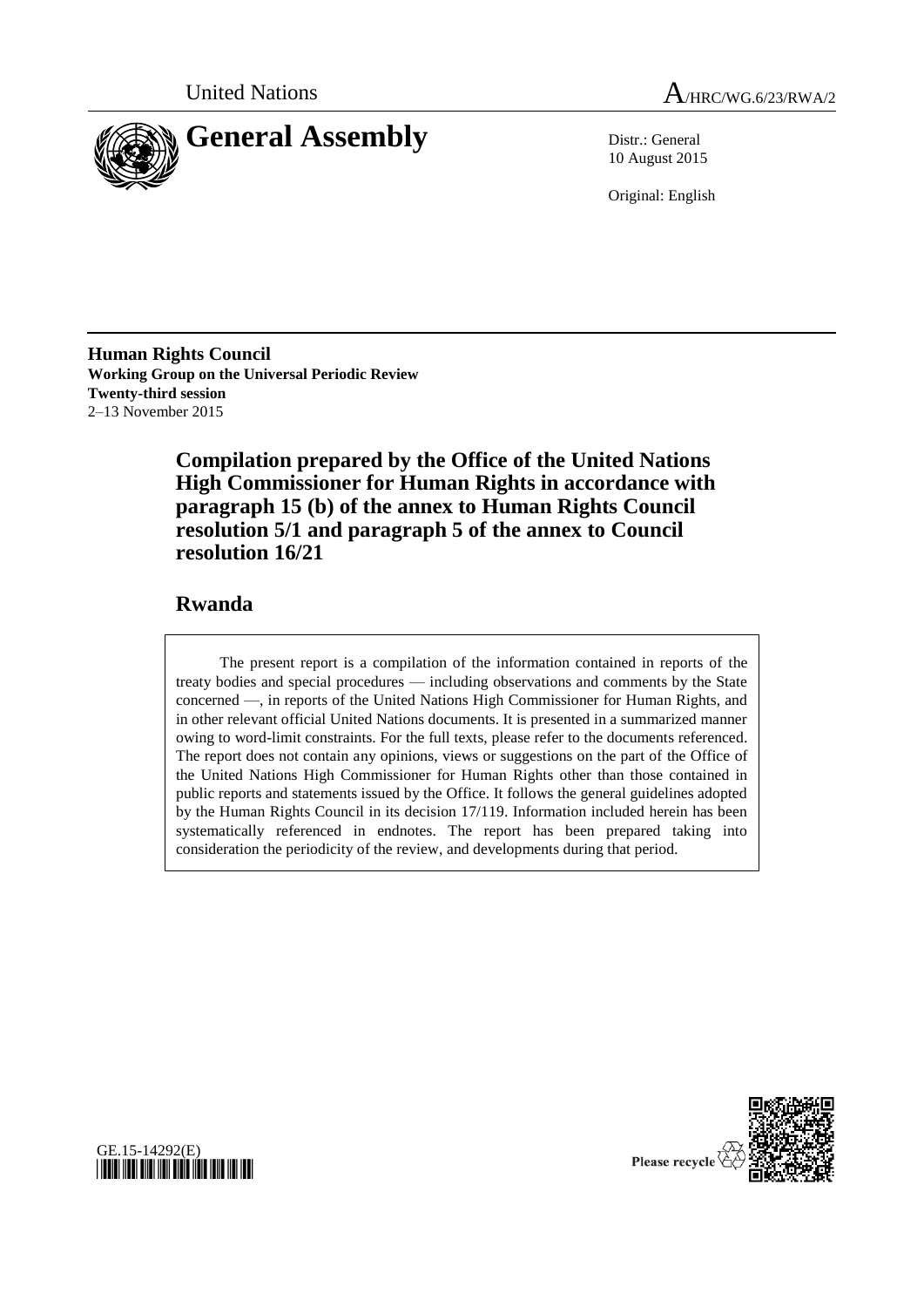# **I. Background and framework**

#### **A. Scope of international obligations**<sup>1</sup>

**International human rights treaties**<sup>2</sup>

|                                             | Status during previous cycle                                                     | Action after review | Not ratified/not accepted |
|---------------------------------------------|----------------------------------------------------------------------------------|---------------------|---------------------------|
| Ratification, accession                     | <b>ICERD</b> (1975)                                                              | OP-CAT (2015)       | <b>ICPPED</b>             |
| or succession                               | <b>ICESCR</b> (1975)                                                             |                     | ICERD, art. 14            |
|                                             | <b>ICCPR</b> (1975)                                                              |                     | OP-ICESCR                 |
|                                             | <b>ICCPR-OP 2 (2008)</b>                                                         |                     | ICCPR, art. 41            |
|                                             | CEDAW (1981)                                                                     |                     | <b>ICCPR-OP1</b>          |
|                                             | CAT (2008)                                                                       |                     | CAT, arts. 21 and 22      |
|                                             | CRC (1991)                                                                       |                     | OP-CRC-IC                 |
|                                             | <b>OP-CRC-AC (2002)</b>                                                          |                     | ICRMW, arts. 76 and 77    |
|                                             | OP-CRC-SC (2002)                                                                 |                     |                           |
|                                             | <b>ICRMW</b> (2008)                                                              |                     |                           |
|                                             | CRPD (2008)                                                                      |                     |                           |
| Reservations and/or<br>declarations         | OP-CRC-AC<br>(Declaration, art $3(2)$ , age of<br>recruitment at 18 years, 2002) |                     |                           |
| Complaints procedures,                      | OP-CEDAW, art. 8 (2008)                                                          |                     |                           |
| inquiries and urgent<br>action <sup>3</sup> | CAT, art. 20 (2008)                                                              |                     |                           |
|                                             | OP-CRPD, art. 6 (2008)                                                           |                     |                           |

1. The United Nations country team (UNCT) stated that Rwanda was yet to ratify ICPPED even though in its universal periodic review on 24 January 2011 (2011 review), 4 Rwanda had accepted recommendations to ratify this Convention. <sup>5</sup> Rwanda had also accepted recommendations to ratify OP-CAT.<sup>6</sup> Pursuant to the Depository Notification of 1 July 2015, OP-CAT will enter into force on 30 July 2015.<sup>7</sup>

2. In 2013, the Committee on Economic, Social and Cultural Rights (CESCR) encouraged Rwanda to ratify OP-ICESCR<sup>8</sup> and ICPPED<sup>9</sup>. In 2013, the Committee on the Rights of the Child (CRC) encouraged Rwanda to ratify OP-CRC-IC.<sup>10</sup>

3. In 2012, the Committee against Torture (CAT) recommended that Rwanda makes the declarations pursuant to articles 21 and 22 of the Convention. <sup>11</sup> In 2012, the Committee on the Protection of the Rights of All Migrant Workers and Members of Their Families (CMW) invited Rwanda to make the declarations pursuant to articles 76 and 77 of the Convention.<sup>12</sup>

4. In 2011, the Committee on the Elimination of Racial Discrimination (CERD) urged Rwanda to ratify ILO Convention No. 169 concerning Indigenous and Tribal Peoples in Independent Countries.<sup>13</sup> CESCR encouraged the ratification of ILO Convention No. 189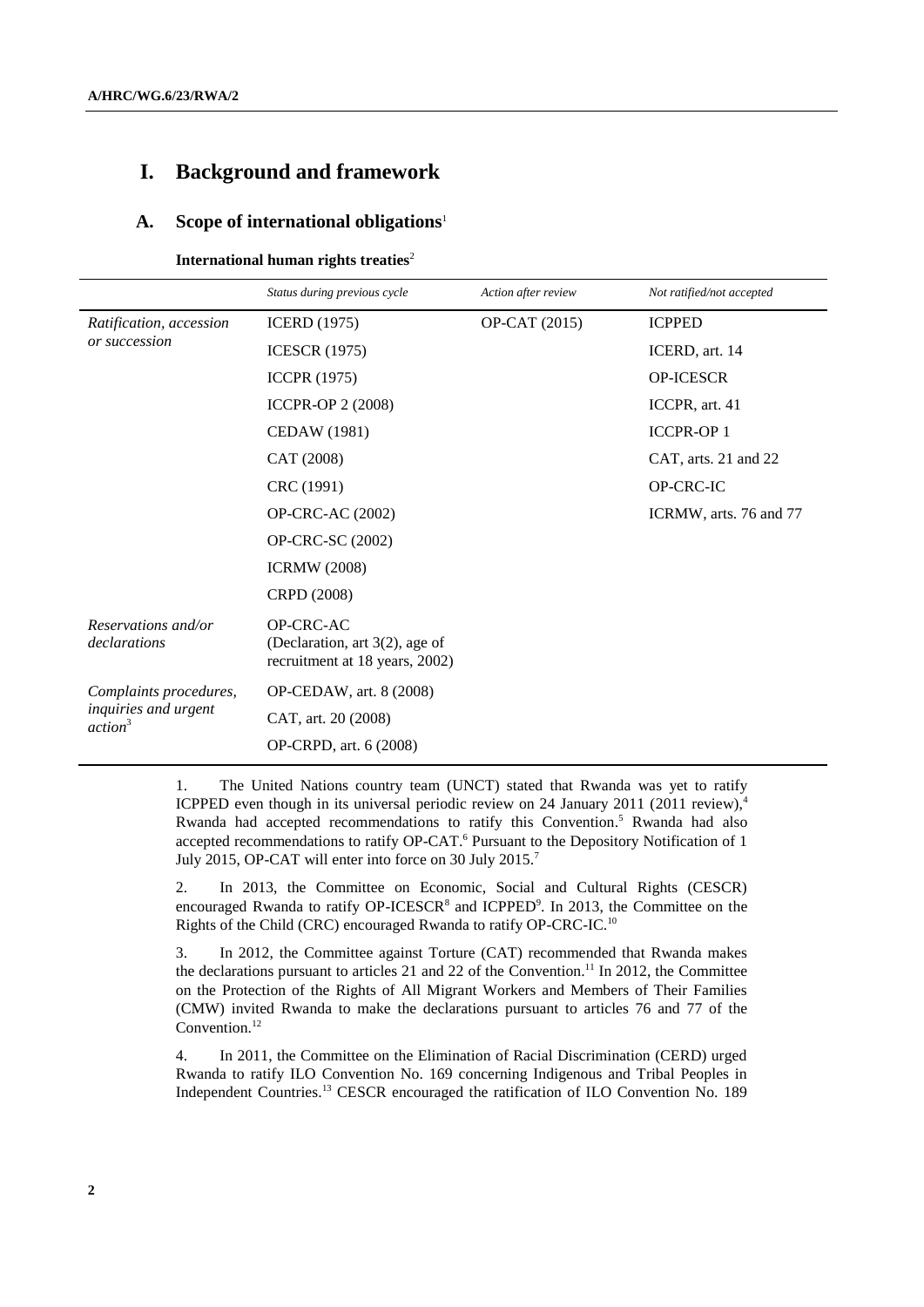concerning Decent Work for Domestic Workers.<sup>14</sup> CMW invited Rwanda to ratify ILO Conventions Nos. 97, 143 and 181.<sup>15</sup>

|                                      | Status during previous cycle                                                      | Action after review | Not ratified                                                            |
|--------------------------------------|-----------------------------------------------------------------------------------|---------------------|-------------------------------------------------------------------------|
| Ratification,<br><i>accession or</i> | Convention on the Prevention and<br>Punishment of the Crime of Genocide           |                     |                                                                         |
| succession                           | Palermo Protocol <sup>16</sup>                                                    |                     |                                                                         |
|                                      | Conventions on refugees and stateless<br>persons $17$                             |                     | Rome Statute of the<br>International Criminal Court                     |
|                                      | Geneva Conventions of 12 August 1949<br>and Additional Protocols I and $\Pi^{18}$ |                     | Additional Protocol III to the<br>1949 Geneva Conventions <sup>20</sup> |
|                                      | ILO fundamental conventions $19$                                                  |                     | <b>ILO Conventions Nos. 169 and</b><br>$189^{21}$                       |
|                                      | <b>UNESCO</b> Convention against<br>Discrimination in Education                   |                     |                                                                         |

#### **Other main relevant international instruments**

## **B. Constitutional and legislative framework**

5. UNCT stated that defamation had not been decriminalised, in accordance with the recommendation received at the 2011 review.<sup>22</sup> UNESCO recommended that Rwanda decriminalize defamation, with provision for defamation in the civil code.<sup>23</sup>

6. CRC welcomed and CAT noted the adoption of Organic Law  $N^{\circ}$  01/2012/OL, instituting the Penal Code.<sup>24</sup> CRC recommended bringing the Penal Code in full compliance with OP-CRC-SC.<sup>25</sup> CERD recommended the inclusion of provisions in the Penal Code to give full effect to article 4 of the Convention.<sup>26</sup>

7. CRC welcomed the adoption of Law N°54/2011 relating to the Rights and Protection of the Child.<sup>27</sup> It recommended that Rwanda implements child-related laws;<sup>28</sup> enforces legislation for the protection of children from all forms of offences covered by  $OP-CRC-SC;^{29}$  and explicitly criminalize the recruitment, and use in hostilities, of children under 18 years. 30

8. CMW noted the adoption of Law No. 04/2011 on immigration to and emigration from Rwanda,<sup>31</sup> and recommended that Rwanda brings that Law in conformity with the Convention with a view to decriminalizing immigration offences committed by migrant workers or members of their families.<sup>32</sup>

9. CERD expressed concern that the definition of "the ideology of genocide" under article 2 of Law No. 18/2008 was too broad, and recommended revising the Law by providing for a more specific definition and to include intention as an element of this crime.<sup>33</sup>

10. The United Nations High Commissioner for Refugees (UNHCR) stated that the Refugee Law of 2014 lacked key provisions, such as non-penalization upon entry and UNHCR's supervisory responsibility and observer status in the National Refugee Status Determination Committee (NRSDC).<sup>34</sup> It recommended amending the Law to include those provisions,<sup>35</sup> as well as provisions obliging the Directorate General of Immigration and Emigration to submit all asylum claims to the NRSDC within 15 days.<sup>36</sup>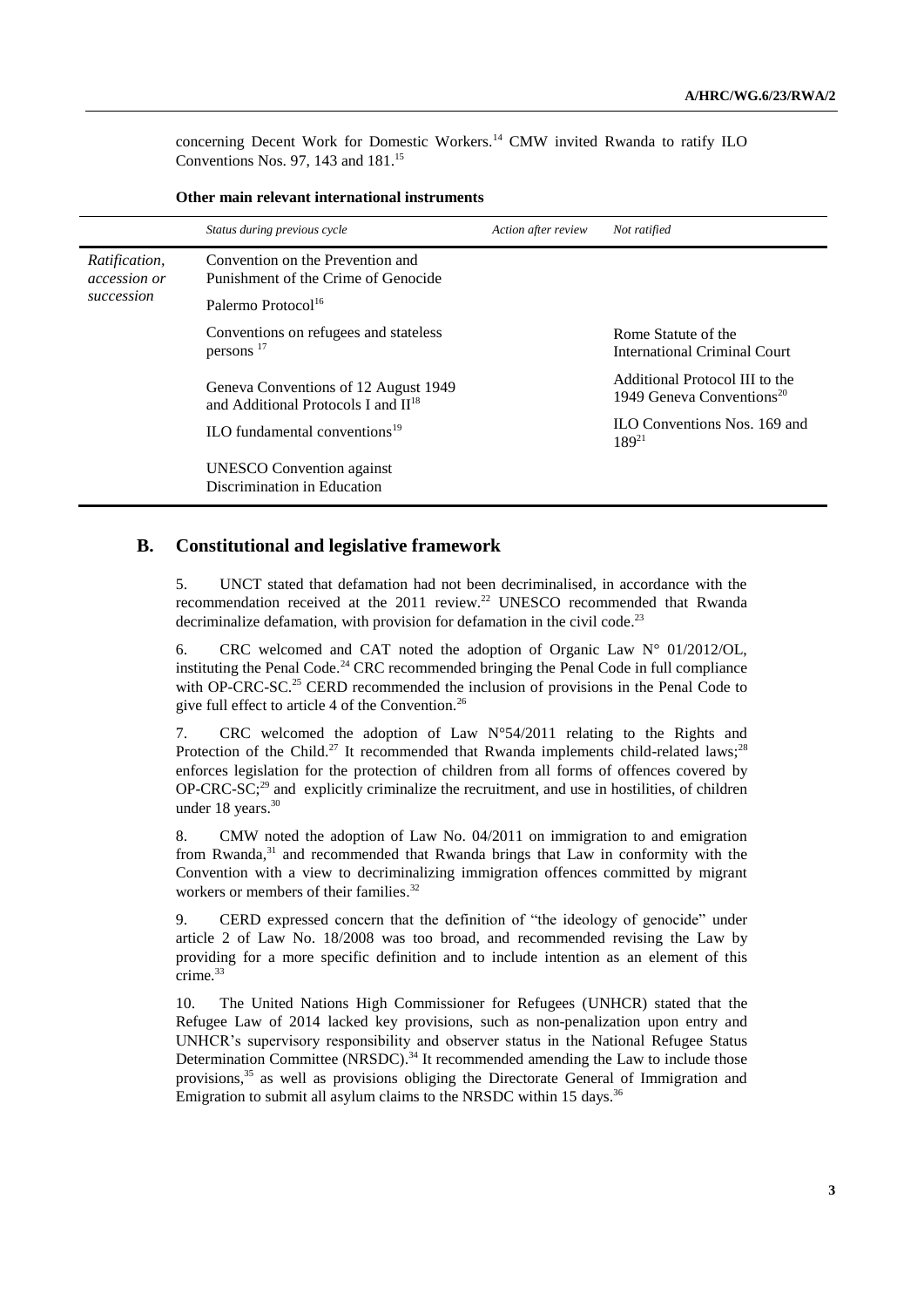## **C. Institutional and human rights infrastructure and policy measures**

| National human rights institution | Status during previous cycle | Status during present cycle <sup>38</sup> |
|-----------------------------------|------------------------------|-------------------------------------------|
| NCHR                              | A (2007)                     | A(2013)                                   |

## **Status of national human rights institutions**<sup>37</sup>

11. The Special Rapporteur on the rights to freedom of peaceful assembly and of association called on the National Human Rights Commission of Rwanda (NCHR) to become a more robust, highly visible and well-respected institution by engaging more with the Government on its responses to legitimate dissent; enquiring proactively, and taking public critical stands, on violations of the rights to freedom of peaceful assembly and of association and publicly articulating and disseminating international human rights norms and standards governing the rights to freedom of peaceful assembly and of association.<sup>39</sup>

12. In 2012, CAT was concerned about the lack of effective independence of the NCHR, and its insufficient financial and human resources.<sup>40</sup> CESCR recommended that Rwanda effectively implements Law No. 19/2013 to ensure the independence of the NCHR in practice, particularly on the selection process of its members and its financial autonomy, as set out in the Paris Principles.<sup>41</sup>

# **II. Cooperation with human rights mechanisms**

### **A. Cooperation with treaty bodies**<sup>42</sup>

#### **1. Reporting status**

| Treaty body            | Concluding<br>observations<br><i>included in previous</i><br>review | Latest report<br>submitted since<br>previous review         | Latest concluding<br>observations | Reporting status                                         |
|------------------------|---------------------------------------------------------------------|-------------------------------------------------------------|-----------------------------------|----------------------------------------------------------|
| <b>CERD</b>            | March 2000                                                          | 2010/2014                                                   | March 2011                        | Eighteenth to twentieth reports<br>pending consideration |
| <b>CESCR</b>           | February 1989                                                       | 2010                                                        | May 2013                          | Fifth report due in 2018                                 |
| <b>HR</b><br>Committee | March 2009                                                          | 2014                                                        |                                   | Fourth report pending<br>consideration.                  |
| <b>CEDAW</b>           | February 2009                                                       | --                                                          | --                                | Seventh to ninth reports<br>overdue since 2014           |
| <b>CAT</b>             |                                                                     | 2011                                                        | May 2012                          | Second report due in 2016.                               |
| <b>CRC</b>             | June 2004                                                           | 2010 (to OP-<br>CRC-AC and<br>OP-CRC-SC) /<br>2011 (to CRC) | June 2013                         | Fifth and sixth reports due in<br>2018.                  |
| <b>CMW</b>             |                                                                     | 2011                                                        | September 2012                    | Second report due in 2017                                |
| <b>CRPD</b>            |                                                                     | 2015                                                        |                                   | Initial report pending<br>consideration                  |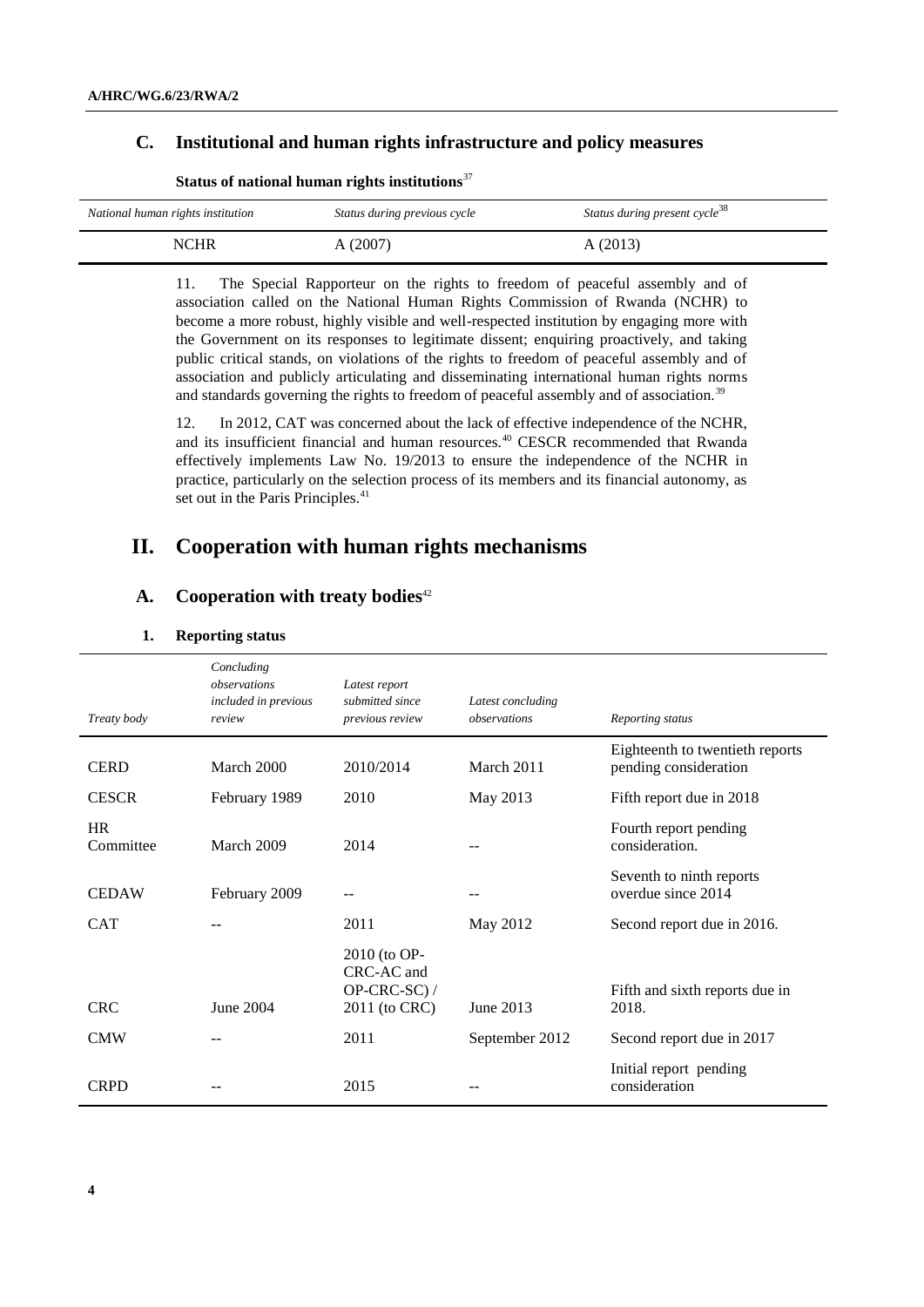| <b>Concluding observations</b> |        |                                                                                                                                                                               |                                                                 |
|--------------------------------|--------|-------------------------------------------------------------------------------------------------------------------------------------------------------------------------------|-----------------------------------------------------------------|
| Treaty body                    | Due in | Subject matter                                                                                                                                                                | Submitted in                                                    |
| <b>CERD</b>                    | 2012   | National reconciliation and social cohesion;<br>Batwa community; article 4 of the<br>Convention; and access of the Batwa to<br>justice. <sup>43</sup>                         |                                                                 |
| <b>HR</b> Committee            | 2010   | Enforced disappearances and summary or<br>arbitrary executions; investigation of the<br>1994 killings; solitary confinement; and right<br>to a fair trial. <sup>44</sup>      | $2010.45$ Complementary<br>information requested. <sup>46</sup> |
| <b>CEDAW</b>                   | 2011   | Violence against women; and women's<br>access to health care. <sup>47</sup>                                                                                                   | $2011.^{48}$ Further<br>information requested. <sup>49</sup>    |
| <b>CAT</b>                     | 2013   | Allegations of torture and ill-treatment;<br>fundamental legal safeguards; enforced<br>disappearances; secret detention centres and<br>overcrowding in prisons. <sup>50</sup> | Reminder sent in<br>$2013.^{51}$                                |

#### **2. Responses to specific follow-up requests by treaty bodies**

# **B.** Cooperation with special procedures<sup>52</sup>

|                                                          | Status during previous cycle                                                                                    | Current status                    |
|----------------------------------------------------------|-----------------------------------------------------------------------------------------------------------------|-----------------------------------|
| Standing invitation                                      | No.                                                                                                             | Yes                               |
| Visits undertaken                                        |                                                                                                                 | <b>Minorities</b>                 |
|                                                          |                                                                                                                 | Housing                           |
|                                                          |                                                                                                                 | Peaceful assembly and association |
| Visits agreed to in principle                            | <b>Minorities</b>                                                                                               |                                   |
| Responses to letters of allegation<br>and urgent appeals | During the period under review, three communications were sent. The<br>Government replied to one communication. |                                   |

13. UNCT stated that in 2011, Rwanda issued a standing invitation to Special Procedures, in line with supported recommendations received at the 2011 review.<sup>53</sup>

# **III. Implementation of international human rights obligations, taking into account applicable international humanitarian law**

# **A. Equality and non-discrimination**

14. CERD noted that while article 11 of the Rwandan Constitution prohibited racial discrimination, this provision was not fully consistent with article 1 of the Convention, given the absence of any wording related to descent or national origin.<sup>54</sup>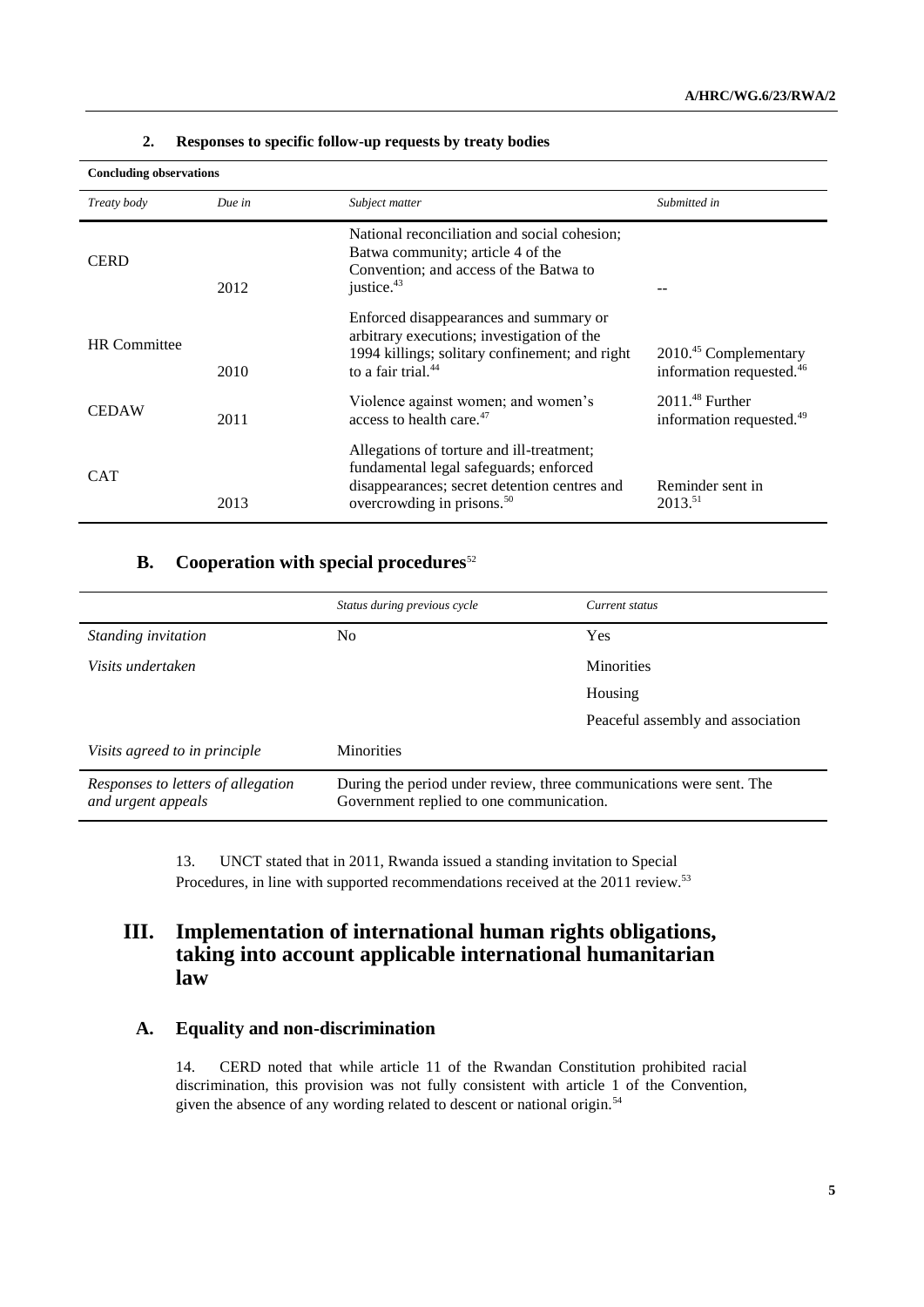15. The Independent Expert on minorities stated that Rwanda needed to adopt comprehensive anti-discrimination legislation, which should include measures to prohibit discrimination and establish effective civil penalties for discriminatory acts by both state and private actors.<sup>55</sup>

16. UNCT stated that at the 2011 review, Rwanda accepted recommendations on gender equality.<sup>56</sup> While noting initiatives such as the adoption of the Organic Law  $N^{\circ}$  10/2013/OL of 11/07/2013,<sup>57</sup> UNCT stated that deep-rooted, traditional patriarchal stereotypes and unequal gender relations remained, which perpetuated the subordination of women.<sup>58</sup>

17. CESCR expressed concern at the patriarchal stereotypes regarding roles and responsibilities of men and women, <sup>59</sup> and recommended effective application of gender equality legislation and the implementation of policy measures to achieve equality between men and women. 60

18. CESCR expressed concern about persistent stereotypes and discrimination against the Batwa population,<sup>61</sup> and recommended effective application of the anti-discrimination legislation.<sup>62</sup> CERD also made recommendations in this regard.<sup>63</sup>

19. CRC remained concerned at persistent discrimination of persons born as a result of rape during the genocide, children affected by HIV/AIDS, children with disabilities, especially girls, children living in poverty, children in street situations, child-headed households, children in residential care, orphans, and children from 'historically marginalized communities'. It requested Rwanda to protect those children in vulnerable situations.<sup>64</sup>

#### **B. Right to life, liberty and security of the person**

20. Concerning the large number of persons, including women and children, reported to have been killed from 1994 onwards in the course of operations by the Rwandan Patriotic Army,<sup>65</sup> the Human Rights Committee (HR Committee) had requested Rwanda to provide more concrete follow up information on "la proportion des dossiers qui a donné lieu à des poursuites pénales, les mesures prises pour assurer la participation des victimes dans les procès et les motifs des décisions d'acquittement prises dans ces dossiers". <sup>66</sup>

21. CAT expressed concern about reported cases of enforced disappearance. It recommended thorough investigation of all cases and prosecution of those allegedly responsible; and that Rwanda ensures access to information in relation to the whereabouts of disappeared persons. 67

22. CAT expressed concern about allegations of torture in some detention facilities, particularly about reports of 18 cases of torture and ill-treatment during interrogations by Rwandan military intelligence in the Kami and Kinyinga camps, and by other security personnel in "unlawful places," including the mistreatment of political prisoners. It recommended that Rwanda investigates cases of torture, and prosecutes those allegedly responsible. 68

23. CRC remained concerned about persistent early marriages, particularly in refugee communities. It urged Rwanda to enforce the Family Code in order to prevent and prohibit early marriage. 69

24. CRC was alarmed at high prevalence of sexual violence against children, including in schools and in the community. It urged Rwanda to bring to justice perpetrators of such crimes; and establish effective and child-friendly procedures and mechanisms to receive and investigate complaints.70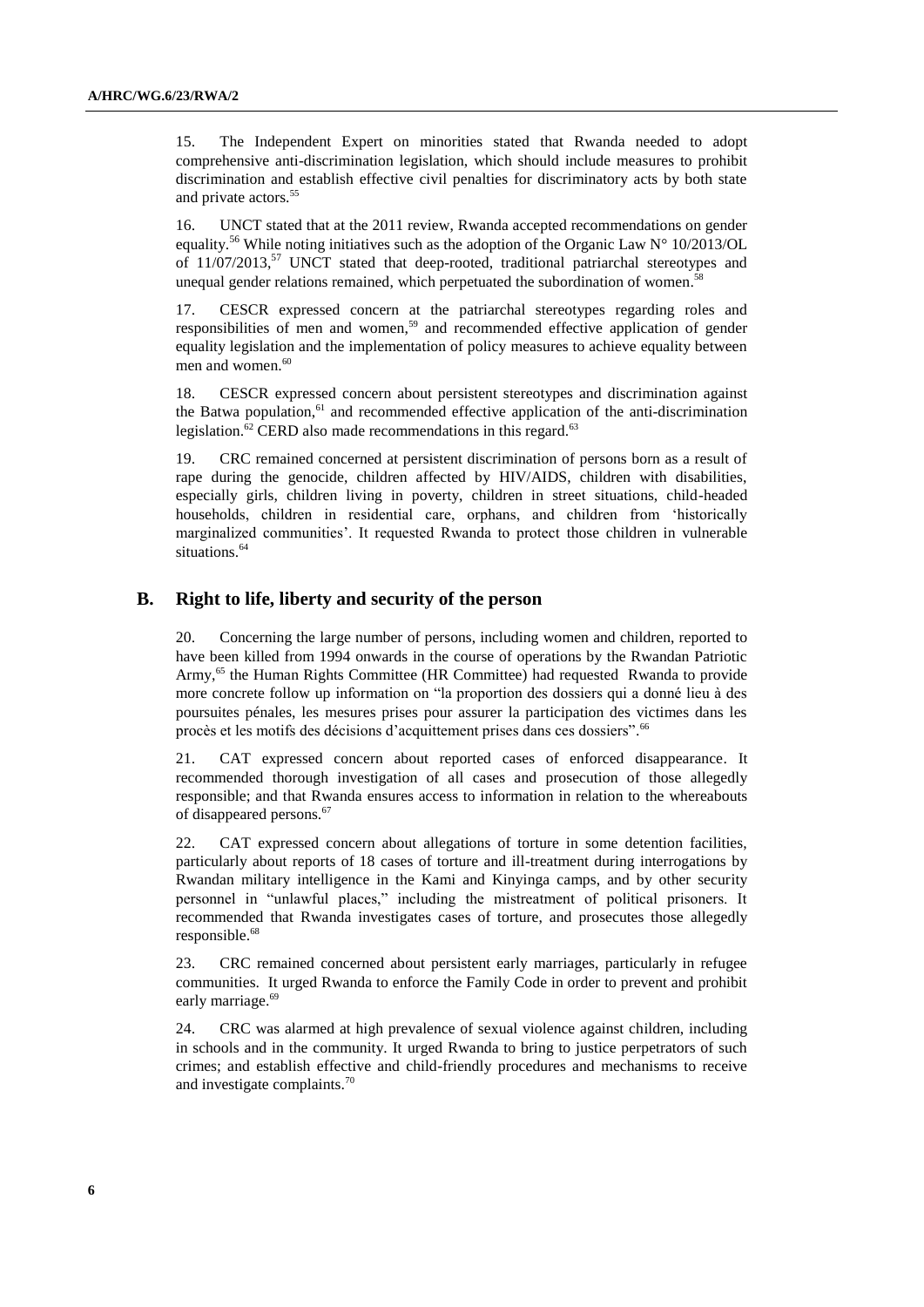25. CRC expressed concern about many cases of children being exploited in the commercial sex industry and trafficked for prostitution.<sup>71</sup> CMW expressed concern at reports that Rwandan children were sent to neighbouring countries where they were forced into prostitution, as well as reports of children from neighbouring countries being subjected to prostitution in Rwanda.<sup>72</sup>

26. CESCR was concerned at the high rate of child labour, particularly children working in agriculture, as domestic workers, in small companies and in light manufacturing, brickmaking and mining industries.<sup>73</sup> CMW was concerned at reports that children from neighbouring countries were subjected to forced labour in Rwanda.<sup>74</sup>

27. CRC was concerned about lack of clarity in the definition of child labour; and that Law N° 54/2011 specified that children under 18 might work in underground mines; and that the Labour Code did not cover workers in the informal sector where children were mostly employed.<sup>75</sup>

28. UNCT stated that at the 2011 review, Rwanda accepted a recommendation to prohibit corporal punishment of children. Law No. 54/2011 of 14/12/2011 did not explicitly abolish all forms of corporal punishment of children. Also, parents have the 'right of correction' under Article 347 of the Civil Code 1988.<sup>76</sup>

29. In 2011, within the follow-up framework, Rwanda reported to the Committee on the Elimination of Discrimination against Women (CEDAW) that the centres to receive, host, care and treat survivors of gender-based violence were insufficient and that the country lacked sufficiently qualified health and medical personnel. The Ministry of Health was working on a National Scale-Up Strategy to expand these centres.<sup>77</sup>

30. The Independent Expert on minorities recommended that the situation and needs of women who suffered rape and other sexual violence and who may be living with HIV/AIDS must be given high priority, including their access to life-saving medication.<sup>78</sup> CAT recommended that Rwanda inter alia provide victims with assistance and rehabilitation measures.<sup>79</sup>

31. UNCT stated that challenges remained in the prevention and response to genderbased violence such as the limited institutional capacity, persistence of gender-bias and the subordinated status of women.<sup>80</sup>

32. UNCT stated that in compliance with a recommendation on prison overcrowding, received at the 2011 review,<sup>81</sup> new prisons have been constructed. Old prisons have either been renovated or demolished. In February 2014, the Nyagatare Rehabilitation Centre was opened, for those between the ages of 14 and 18 years.<sup>82</sup>

33. CAT expressed concern about reports of detainees held in "unofficial detention centres" without having been charged of a crime or brought before a court, and without having access to a lawyer and to a doctor. It recommended that Rwanda ensures that no person is detained in secret or in unofficial facilities and also recommended the closure of such facilities. 83

34. CRC was deeply concerned at the increase in child trafficking; particularly refugees;<sup>84</sup> the disappearance of adolescent girls from refugee camps without their family being aware of their whereabouts;<sup>85</sup> and the re-victimization of some child victims of sale and trafficking in the transit centres.<sup>86</sup> CRC recommended that Rwanda adopts a comprehensive policy to address the root causes of child trafficking; and investigates the reports of disappearances of adolescent girls from refugee camps.<sup>87</sup>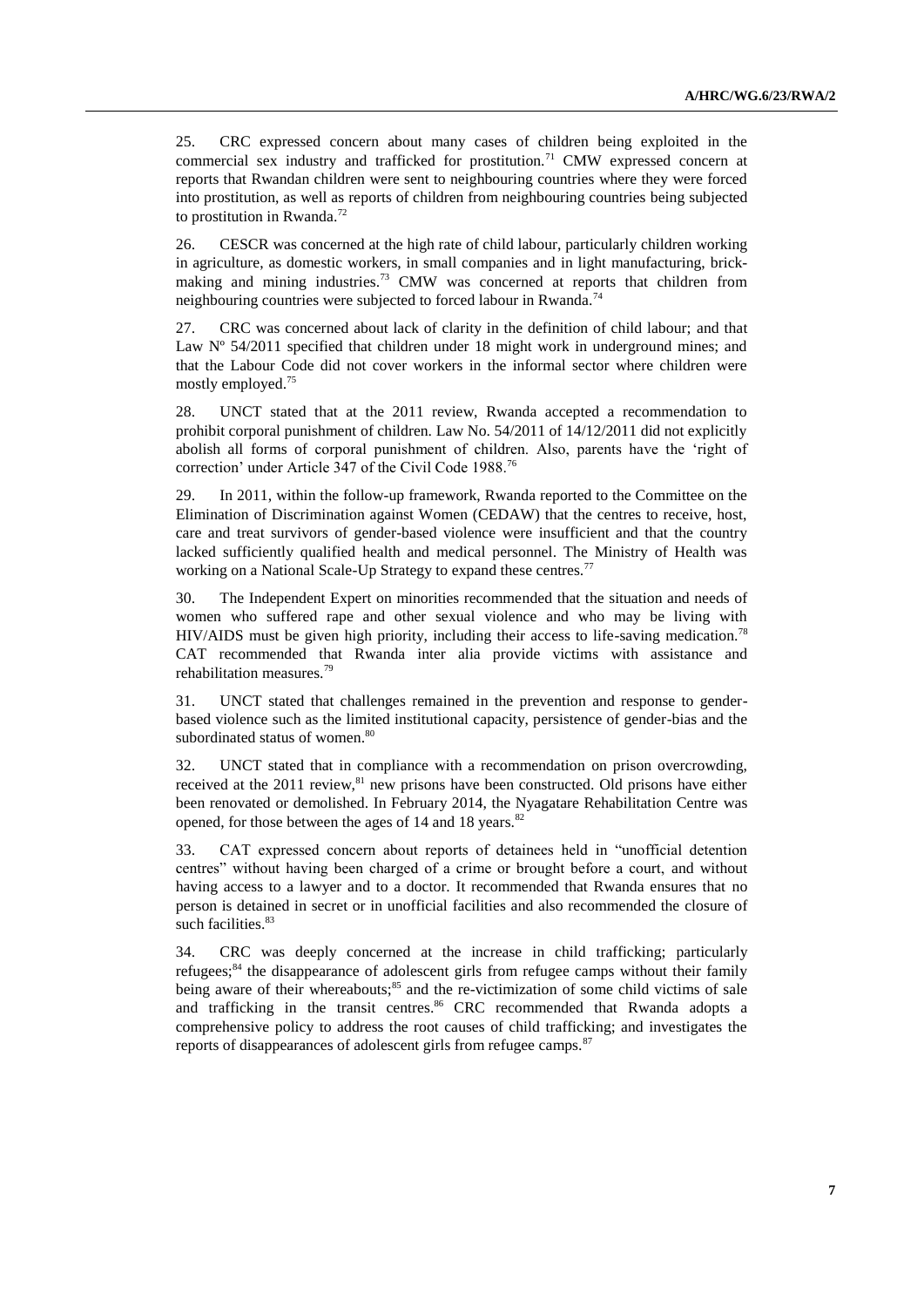# **C. Administration of justice, including impunity, and the rule of law**

35. UNCT stated at the 2011 review, Rwanda had received recommendations to eliminate corruption in the Judiciary, which enjoyed its support.<sup>88</sup> In this context, initiatives have been taken, such as granting the Office of the Ombudsman the mandate to initiate prosecutions for corrupt practices. However, concerns about corruption within the Judiciary remain.<sup>89</sup>

36. CAT was concerned about reports that individuals charged with threatening national security and detained at Kami or Mukamira military camps and in "safe houses" in Kigali, had made confessions following beatings and torture; and that judges had placed the burden of proof on the persons charged. It recommended that confessions, statements and evidence obtained as a result of torture or ill-treatment should not be entered as evidence in court proceedings.<sup>90</sup>

37. CERD was concerned at reports that the Batwa did not receive equal treatment in the courts and had difficulties obtaining access to justice. It recommended that Rwanda facilitate the access to justice for Batwa; and inform the Batwa of available legal remedies. 91

38. UNCT stated that a National Legal Aid Policy had been adopted. The policy defined the eligibility criteria for legal aid. $92$ 

39. UNHCR stated that there was no legal aid for asylum-seekers at different stages of the process. It recommended legal aid to asylum-seekers at all stages of the process and capacity building for the institutions providing such legal aid. $93$ 

40. CRC regretted that Rwanda had not established independent children's courts and expressed concern that children in vulnerable situations were perceived to be offenders and detained without charge in an unofficial detention centre in Gikondo.<sup>94</sup> CAT was concerned that minors under 12 years of age, in conflict with the law, were detained for a maximum period of eight months, and were not always detained separately from adults.<sup>95</sup>

41. UNCT stated that the Justice for Children Policy and Strategic Plan (2014 to 2019) has been developed to advance the best interests of the child and to foster the participation of children in all legal proceedings.<sup>96</sup>

42. UNCT stated that the Gacaca process was brought to end in June 2012, in line with recommendations that had been received at the  $2011$  review,  $97$  and considered those recommendations to be implemented.<sup>98</sup>

43. In 2011, the Independent Expert on Minorities stated that while bring the Gacaca process to a close, the Government should put in place a long-term strategy that recognized the continuing need for community-centred reconciliation mechanisms.<sup>99</sup>

## **D. Right to family life**

44. While noting that Organic Law No 01/2012/OL criminalized child abandonment, CRC expressed concern about the unintended consequences of some provisions of this law on economically and socially disadvantaged parents. It urged Rwanda not to prosecute parents unable to provide proper care to children due to poverty; and adequately support families in vulnerable situations.<sup>100</sup>

45. CRC noted that Rwanda had one of the highest proportions of child-headed households in the world and urged Rwanda to formulate appropriate policies to address their needs.<sup>101</sup> It also recommended providing appropriate care and assistance to all children deprived of a family environment and those living in vulnerable situations.<sup>102</sup>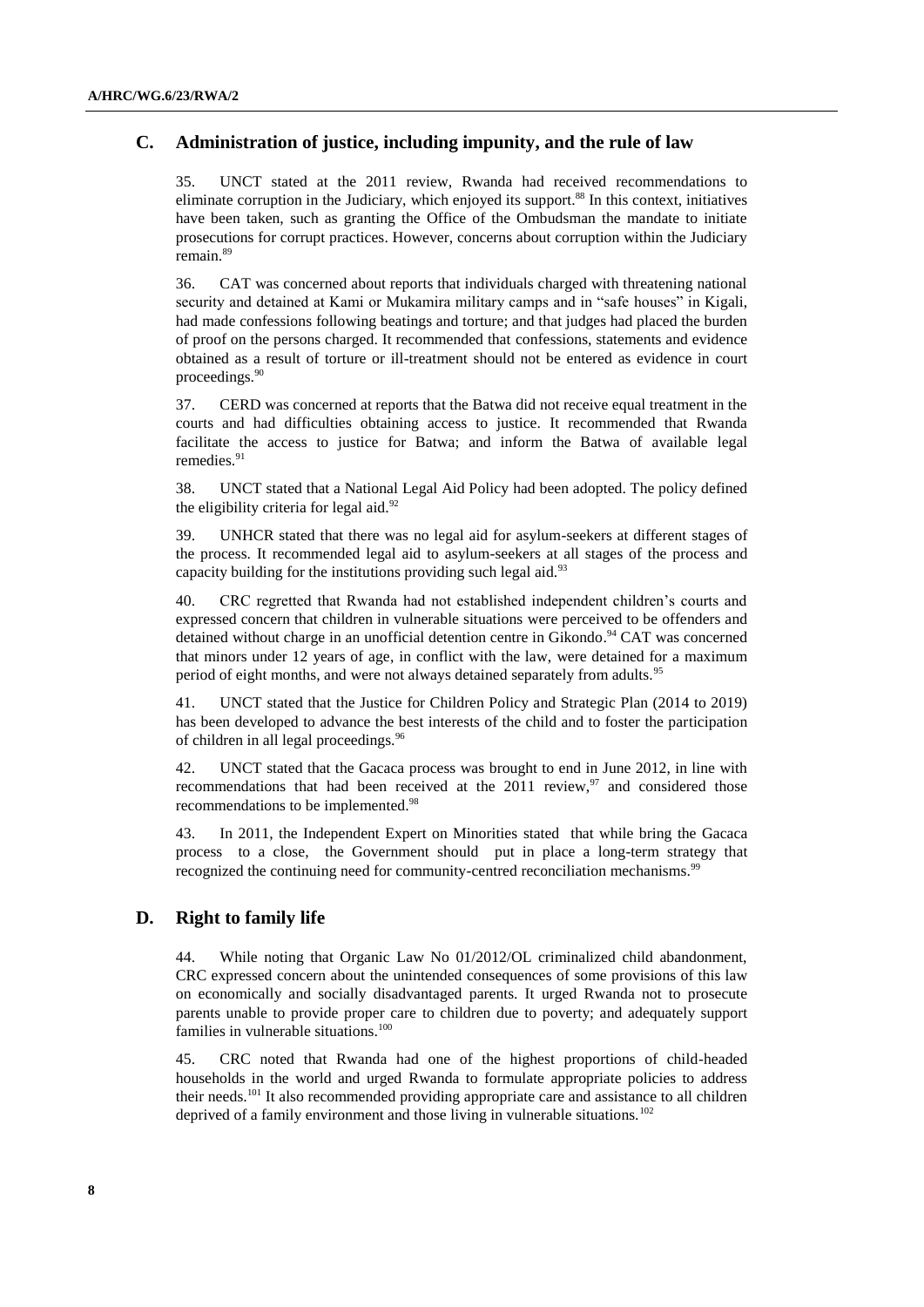## **E. Freedom of movement**

46. UNCT stated that Rwanda has a reservation to Article 26 of the 1951 Convention Relating to the Status of Refugees. As a result, freedom of movement for refugees was not guaranteed and an encampment policy had been adopted.<sup>103</sup>

## **F. Freedom of religion or belief, expression, association and peaceful assembly, and right to participate in public and political life**

47. UNCT stated that at the 2011 review, Rwanda had accepted a number of recommendations on peaceful assembly, expression, association, belief, religion and participation in public and political life.<sup>104</sup> In this regard, media sector reforms were fasttracked through the adoption of legislation. Also, the powers of the Media High Council were removed and self-regulation of the media was introduced.<sup>105</sup>

48. UNESCO stated that the Rwanda Media Commission, the country's media selfregulatory body, was installed in 2013.<sup>106</sup> Rwanda must ensure that journalists and media workers are able to work in a free and safe environment and all attacks against them must be investigated.<sup>107</sup>

49. UNCT stated that laws had been promulgated to give effect to the rights to peaceful assembly, association and participation in political and public life. However, there were challenges in reinforcing inclusive participation and strengthening political processes.<sup>108</sup>

50. In 2014, the Special Rapporteur on the rights to freedom of peaceful assembly and of association recommended that administrative and law enforcement officials are adequately trained in international human rights norms governing the rights to freedom of peaceful assembly and of association. Officials who violated the rights to freedom of peaceful assembly and of association should be held accountable.<sup>109</sup>

51. The Special Rapporteur on freedom of peaceful assembly and of association recommended that Rwanda offers all citizens the right and opportunity to freely form and register political parties and operate in a pluralistic political sphere; and to ensure that all political opponents were free to participate in the political process, and were not labelled as enemies of the State.<sup>110</sup>

52. CAT was concerned about reports of intimidation and threats, which impeded the participation of NGOs in human rights activities; of arrest and detention of human rights defenders and journalists; and of obstacles regarding the NGOs registration and work.<sup>111</sup>

53. CERD recommended that Rwanda promotes the participation of the Batwa in political and public life.<sup>112</sup>

## **G. Right to work and to just and favourable conditions of work**

54. CESCR was concerned about the high rate of unemployment, particularly among women, people living in rural areas, marginalized groups, including the Batwa, the youth, and persons with disabilities.<sup>113</sup>

55. CESCR was concerned at the large number of persons working in the informal economy. It recommended that Rwanda provides those people with formal employment opportunities.<sup>114</sup>

56. CESCR was concerned at reports that violations of working standards provided for by the Labour Code occurred mostly in the informal economy. It recommended reinforcing inspections on working conditions. 115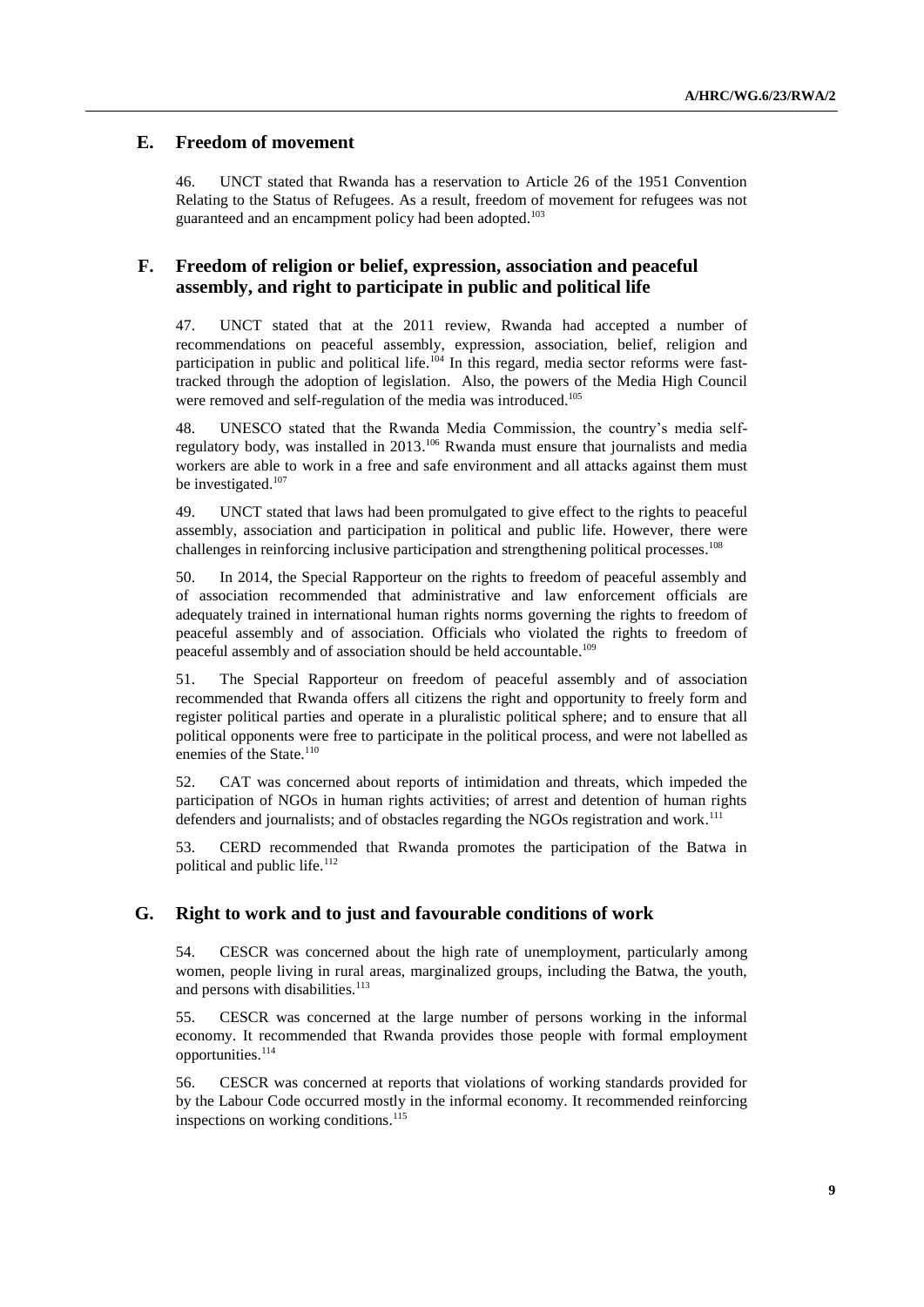57. CESCR recommended that Rwanda introduces a national minimum wage to ensure a decent standard of living to all workers and their families.<sup>116</sup>

58. CESCR was concerned that many workers were excluded from social security and recommended the implementation of the national social security policy of 2009 to provide universal social security coverage. $117$ 

59. UNCT stated that maternity leave for female employees was inadequate and that the maternity fund was not operational.<sup>118</sup>

## **H. Right to social security and to an adequate standard of living**

60. CRC expressed concern that housing initiatives, such as the "Bye-Bye Nyakatsi" campaign, has rendered hundreds of families homeless.<sup>119</sup> CRC urged Rwanda to ensure the housing programmes were carried out in accordance with the right to decent housing.<sup>120</sup>

61. CESCR expressed concern at reports that most of the people expropriated or forcibly evicted from their lands or whose lands had been expropriated in the context of the land consolidation policy or urban planning, had not received fair compensation. It recommended that Rwanda seek the consent of those to be expropriated or evicted, and provide them with compensation.<sup>121</sup>

62. The Special Rapporteur on housing recommended that the *imidugudu* policy, 122 (which encourages the establishment of consolidated, planned, prebuilt housing in rural centres)<sup>123</sup> should be implemented in full consultation with the populations concerned. Parties to land exchanges or victims of expropriation should be compensated before such transactions take place. Persons displaced to *imidugudu* villages should be afforded conditions in their new place of residence which were at the very least equal to those of their previous residence. An administrative or judicial review system should be introduced to allow for challenges to be made to transactions conducted in connection with this policy.<sup>124</sup>

63. CESCR expressed concern at the housing situation of disadvantaged and marginalized groups and persons.<sup>125</sup> It recommended that Rwanda improves access to adequate housing for all, in particular the Batwa community.<sup>126</sup>

64. CESCR expressed concern at the high rate of poverty, particularly affecting women, child-headed households, and persons living in rural areas and working in agriculture; as well as the high rate of poverty among marginalized and disadvantaged persons and groups, such as the Batwa community, asylum seekers, refugees and domestic workers. It recommended that Rwanda implements and reinforces measures to combat poverty.<sup>127</sup>

65. The Special Rapporteur on housing recommended that Rwanda encourage families to maintain a minimum level of subsistence agriculture so that they do not become completely vulnerable to market fluctuations.<sup>128</sup>

### **I. Right to health**

66. CESCR expressed concern that access to health-care services was not effectively ensured to all.<sup>129</sup> CRC was concerned at regional disparities in health among urban and rural areas, and recommended that Rwanda ensures equitable access to health care services and accessibility to the health insurance scheme programme for children in vulnerable situations.<sup>130</sup> CMW was concerned that in some sectors, migrant workers were not eligible to subscribe to a health insurance scheme.<sup>131</sup>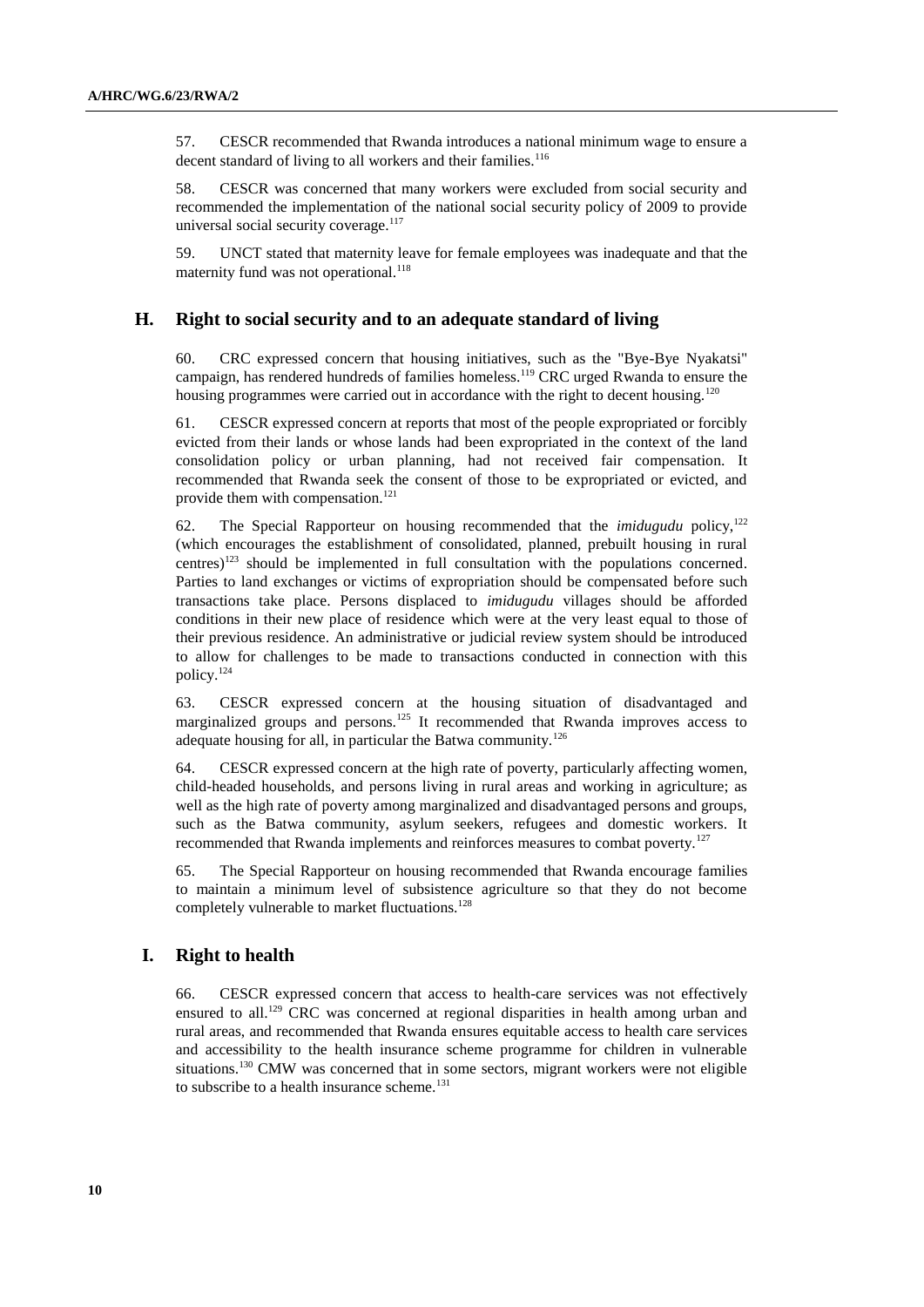67. CESCR expressed concern at the rate of child mortality and high rate of maternal mortality, which was partially due to unsafe abortions.<sup>132</sup> According to CRC, the lack of pre-natal and neo-natal care resulted in a high rate of new-born mortality and recommended increasing the availability and accessibility to emergency obstetric care. 133

68. CESCR expressed concern at the criminalization of and the severe punishment for abortion, as well as difficulties faced by some women in accessing family planning services, particularly in rural areas. It recommended that Rwanda extends family planning services to all women and carries out educational programmes on sexual and reproductive health. It urged Rwanda to reduce the scope and severity of the punishment of abortion.<sup>134</sup> In 2011, Rwanda reported to CEDAW that efforts to promote family planning and the use of contraceptives had been derailed by some religious convictions, as well as by the mentality of the rural population and the negative perception of contraceptive methods due to misconceptions and false information.<sup>135</sup> CEDAW recommended reviewing the legislation on abortion with a view to removing punitive provisions imposed on women who undergo abortion. $136$ 

69. CRC was seriously concerned at high level of child malnutrition.<sup>137</sup>

## **J. Right to education**

70. CRC expressed concerned about the inadequate quality of education and hidden education fees. It recommended that Rwanda increases spending on quality education; eliminates all types of hidden educational costs in the school system;<sup>138</sup> and improves the quality and coverage of its early childhood care and education.<sup>139</sup> CESCR encouraged Rwanda to make secondary education fully free.<sup>140</sup>

71. CRC expressed concern about disparities in education between urban and rural areas; limited access to education for children with disabilities, Batwa children and girls;<sup>141</sup> and the lack of inclusive education for children with disabilities.<sup>142</sup> CESCR expressed concern at the high rate of dropouts among children belonging to disadvantaged and marginalized families, in particular to Batwa families.<sup>143</sup> CRC recommended that Rwanda eradicates regional disparities;<sup>144</sup> and urged Rwanda to achieve inclusive education for all children and eliminate barriers leading to educational disparities for children with disability. <sup>145</sup> CMW recommended that children of migrant workers in an irregular situation have access to education on an equality basis with nationals.<sup>146</sup>

72. UNESCO stated that Rwanda continued to improve the quality of education and noted inter alia the adoption of the Strategic Plan of the Education Sector (2013-2018). However, Rwanda has not taken additional measures to integrate minority groups and indigenous peoples in the education system.<sup>147</sup>

73. UNCT stated that Rwanda should implement effective strategies to strengthen the implementation of the education policy on girls which allows adolescent mothers to resume their education.<sup>148</sup>

74. UNCT stated that refugee children faced practical impediments in accessing upper secondary education, due to a lack of resources. All possible efforts should be made to ensure that refugee children have access to upper secondary education.<sup>149</sup>

#### **K. Cultural rights**

75. UNESCO noted that Rwanda was a State Party to the Convention concerning the Protection of the World Cultural and Natural Heritage (1972), the Convention for the Safeguarding of the Intangible Cultural Heritage (2003) and the Convention on the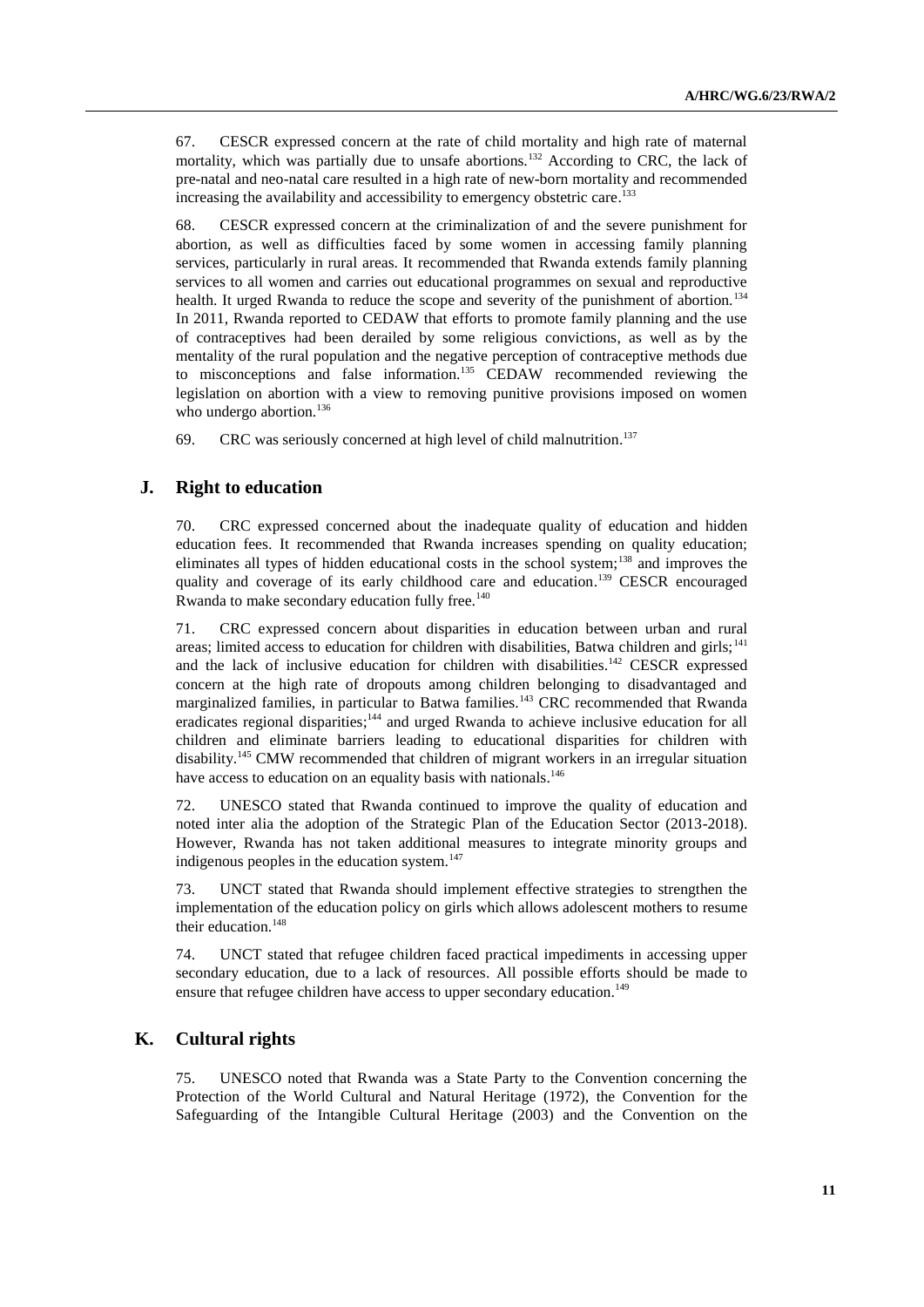Protection and Promotion of the Diversity of Cultural Expressions (2005), and encouraged Rwanda to fully implement the relevant provisions that promote access to and participation in cultural heritage and creative expressions and, as such, were conducive to implementing the right to take part in cultural life.<sup>150</sup>

## **L. Persons with disabilities**

76. CRC expressed concern that children with disabilities lacked adequate health care and social protection, and was often discriminated against due to cultural stigma and superstition. It urged Rwanda to review the Special Needs Education Policy of 2007 to realize the rights of children with disabilities; include in the National Council of People with Disabilities (NCPD) established in 2011 a section on children; and repeal Article 42 of the Law Nº54/2011 to ensure that the placement of children with disabilities in institutions is used only as a measure of last resort.<sup>151</sup>

#### **M. Minorities and indigenous peoples**

77. CRC stated that it was troubled by Rwanda's non-recognition of the existence of minority and indigenous people, including the Batwa community.<sup>152</sup> The Independent Expert on minorities stated that Rwanda should acknowledge the Batwa as a distinct population group and the Batwa should participate in all stages of policy formulation, programme design and implementation of decisions that affect them.<sup>153</sup>

78. CRC expressed concern that Batwa communities had been forcibly displaced from their ancestral forest lands without consent or compensation and deprived of their traditional livelihoods.<sup>154</sup> The Independent Expert on minorities stated the Government should compensate displaced Batwa communities and, pursuant to effective consultation with those communities, develops initiatives to reconnect them with their ancestral habitats and cultural practices, recognize their rights to the natural resources of the forests, and develop programmes that value and preserve the traditional practices of their forest livelihoods.<sup>155</sup>

#### **N. Migrants, refugees and asylum seekers**

79. CMW was concerned at the lack of protection of migrant workers employed in the informal sector, particularly in domestic service.<sup>156</sup> It recommended that Rwanda registers all migrant workers to avoid them being placed in an irregular situation.<sup>157</sup> CESCR recommended the protection of domestic workers.<sup>158</sup>

80. CMW recommended that the Government amends Law No. 04/2011 on immigration to and emigration from Rwanda as well as Ministerial Order No. 02/01 of 2011 to give migrants subject to expulsion, the right to have their case reviewed by the competent authority.<sup>159</sup> CMW also recommended regulating and facilitating the return to Rwanda of Rwandan migrant workers who do not hold a valid travel document or other proof of Rwandan citizenship; and facilitating the voluntary return of Rwandans living abroad as well as their long-term reintegration in the country.<sup>160</sup>

81. CRC expressed concern that the law on asylum (Law No. 29/2006) and its draft amendment of 2011-2012 contained provisions contrary to the 1951 Convention relating to the Status of Refugees.<sup>161</sup> CESCR expressed concern that the law did not protect against refoulement;<sup>162</sup> and recommended that Rwanda guarantee the principle of nonrefoulement.<sup>163</sup> CRC urged Rwanda to ensure the right to family reunification without distinctions based on legal status.<sup>164</sup>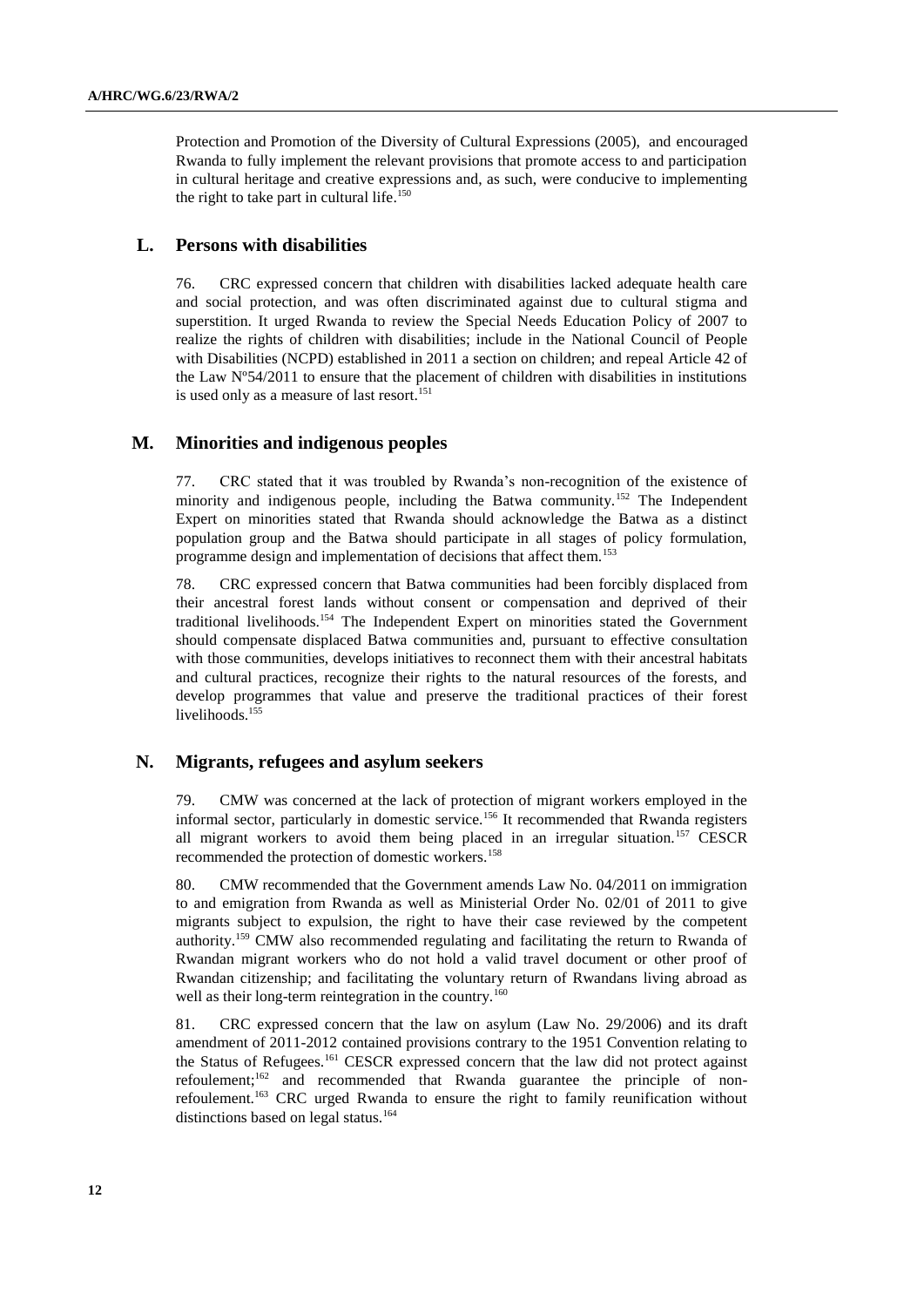82. CRC was concerned about the absence of a comprehensive mechanism to identify refugee and asylum-seeking children or children in migrant situations who might have been or were at risk of being recruited or used in hostilities; and the lack of procedures to provide care and services to those children.<sup>165</sup>

83. CESCR was concerned that the birth registration of refugees, asylum seekers and stateless children was not fully guaranteed and recommended that Rwanda ensures the registration of all children born in its territory.<sup>166</sup> CRC also recommended the provision of adequate protection for unaccompanied asylum-seeking and refugee children, including by providing them with free birth registration and equitable access to free education, health and social services.<sup>167</sup>

84. UNHCR stated that there was a large backlog in birth registration, and that there was a need for systematic birth registration in all camps within 30 days after birth, in accordance with the time-frame prescribed by national law. Court fees relating to late birth registration was an impediment to birth registration.<sup>168</sup>

85. UNHCR stated that asylum process had become problematic in terms of access to asylum, length of the procedures and the quality of decision-making. There was also a lack of clarity regarding the role of the Directorate General of Immigration and Emigration in reviewing asylum claims.<sup>169</sup> UNHCR recommended that Rwanda ensure the immediate functioning of the National Refugee Status Determination Committee and allow access to asylum procedures for all asylum-seekers, without discrimination. 170

86. UNHCR stated that additional living spaces for camp-based refugees as well as for transit centres that provided services to Rwandan returnees were urgently needed.<sup>171</sup>

87. UNHCR stated that although the 2008 Rwandan Nationality Law allowed for the naturalization of refugees and asylum-seekers married to Rwandan nationals and for all children born in Rwanda to refugees and asylum-seekers after they reach adulthood, the occurrence of naturalization was very rare. 172

#### **O. Internally displaced persons**

88. UNCT stated that Rwanda signed and ratified the 2009 Kampala Convention on Internally Displaced Persons in 2012. However, the provisions of the Convention needed to be incorporated into national legislation. $173$ 

## **P. Right to development**

89. UNCT stated that despite the high economic growth, the production base remained narrow with the economic structure dominated by agriculture. There was high income inequalities and poverty prevalent in rural areas, high youth unemployment, the need to strengthen the private sector, high reliance on foreign aid and vulnerability to external shocks, including changes in donor policies.<sup>174</sup>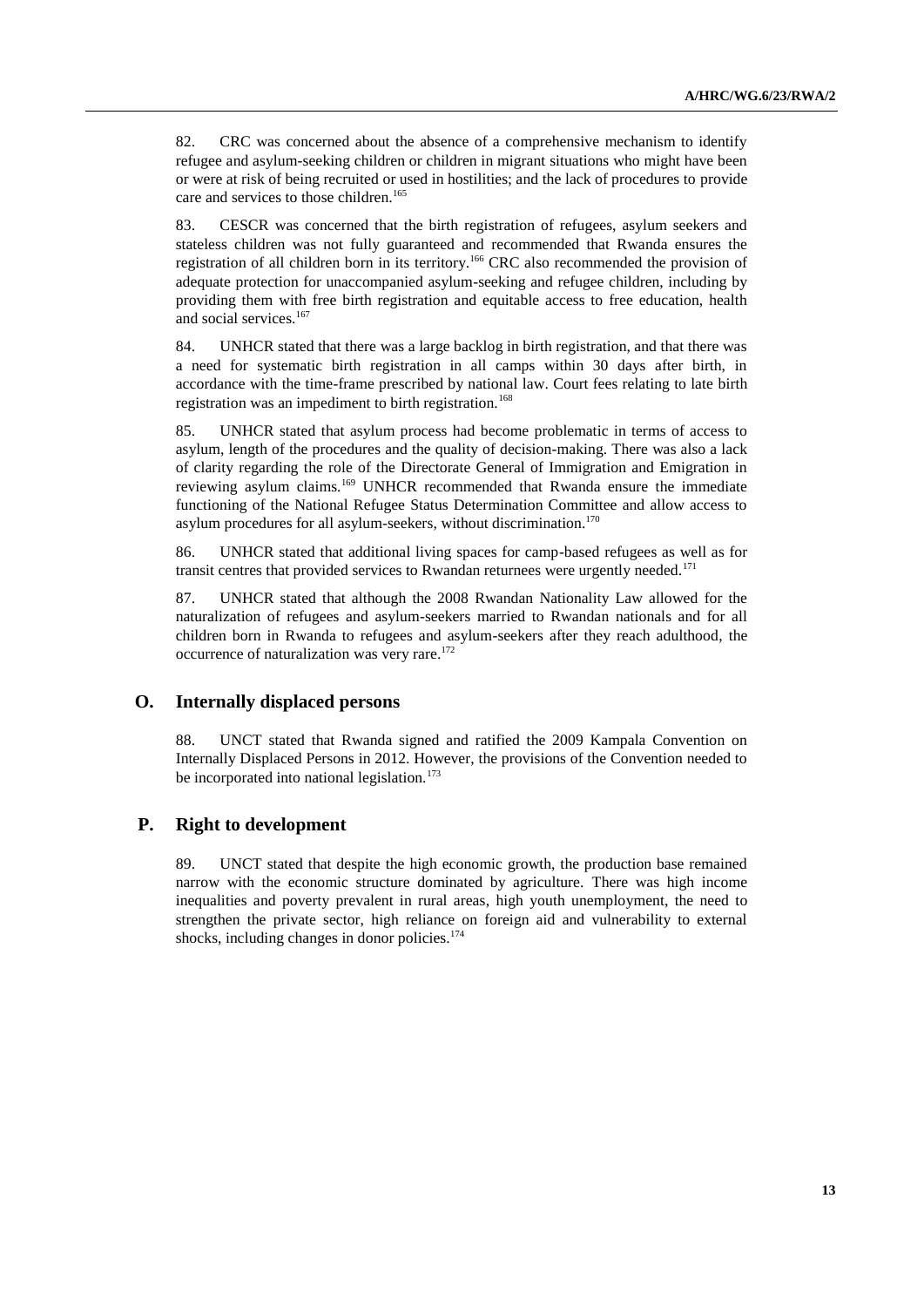#### *Notes*

- $1$  Unless indicated otherwise, the status of ratification of instruments listed in the table may be found on the official website of the United Nations Treaty Collection database, Office of Legal Affairs of the United Nations Secretariat[, http://treaties.un.org/.](http://treaties.un.org/) Please also refer to the United Nations compilation on Rwanda from the previous cycle (A/HRC/WG.6/23/RWA/2).
- <sup>2</sup> The following abbreviations are used in UPR documents:

| <b>ICERD</b>      | International Convention on the Elimination of All Forms of Racial                            |
|-------------------|-----------------------------------------------------------------------------------------------|
|                   | Discrimination                                                                                |
| <b>ICESCR</b>     | International Covenant on Economic, Social and Cultural Rights                                |
| OP-ICESCR         | <b>Optional Protocol to ICESCR</b>                                                            |
| <b>ICCPR</b>      | International Covenant on Civil and Political Rights                                          |
| <b>ICCPR-OP 1</b> | <b>Optional Protocol to ICCPR</b>                                                             |
| <b>ICCPR-OP 2</b> | Second Optional Protocol to ICCPR, aiming at the abolition of the death<br>penalty            |
| <b>CEDAW</b>      | Convention on the Elimination of All Forms of Discrimination against<br>Women                 |
| <b>OP-CEDAW</b>   | Optional Protocol to CEDAW                                                                    |
| <b>CAT</b>        | Convention against Torture and Other Cruel, Inhuman or Degrading                              |
|                   | <b>Treatment or Punishment</b>                                                                |
| OP-CAT            | Optional Protocol to CAT                                                                      |
| <b>CRC</b>        | Convention on the Rights of the Child                                                         |
| OP-CRC-AC         | Optional Protocol to CRC on the involvement of children in armed conflict                     |
| OP-CRC-SC         | Optional Protocol to CRC on the sale of children, child prostitution and child<br>pornography |
| OP-CRC-IC         | Optional Protocol to CRC on a communications procedure                                        |
| <b>ICRMW</b>      | International Convention on the Protection of the Rights of All Migrant                       |
|                   | Workers and Members of Their Families                                                         |
| <b>CRPD</b>       | Convention on the Rights of Persons with Disabilities                                         |
| <b>OP-CRPD</b>    | <b>Optional Protocol to CRPD</b>                                                              |
| <b>ICPPED</b>     | International Convention for the Protection of All Persons from Enforced                      |
|                   | Disappearance.                                                                                |
|                   |                                                                                               |

- <sup>3</sup> Individual complaints: ICCPR-OP 1, art. 1; OP-CEDAW, art. 1; OP-CRPD, art. 1; OP-ICESCR, art. 1; OP-CRC-IC, art. 5; ICERD, art. 14; CAT, art. 22; ICRMW, art. 77; and ICPPED, art. 31. Inquiry procedure: OP-CEDAW, art. 8; CAT, art. 20; ICPPED, art. 33; OP-CRPD, art. 6; OP-ICESCR, art. 11; and OP-CRC-IC, art. 13. Inter-State complaints: ICCPR, art. 41; ICRMW, art. 76; ICPPED, art. 32; CAT, art. 21; OP-ICESCR, art. 10; and OP-CRC-IC, art. 12. Urgent action: ICPPED, art. 30.
- A/HRC/17/4.
- <sup>5</sup> UN Compilation Report for the second cycle of the Universal Periodic Review Mechanism Rwanda (UNCT Submission for the UPR of Rwanda), p. 5, para. 24.
- <sup>6</sup> UNCT Submission for the UPR of Rwanda, p. 5, 25. See A/HRC/17/4, para. 79.1.
- <sup>7</sup> C.N.375.2015.TREATIES-IV.9.b (Depositary Notification).
- <sup>8</sup> E/C.12/RWA/CO/2-4, para. 29.
- <sup>9</sup> E/C.12/RWA/CO/2-4, para. 30.
- <sup>10</sup> CRC/C/RWA/CO/3-4, para. 65.
- <sup>11</sup> CAT/C/RWA/CO/1, para. 26.
- <sup>12</sup> CMW/C/RWA/CO/1, para. 8.
- <sup>13</sup> CERD/C/RWA/CO/13-17, para. 22. See also CRC/C/RWA/CO/3-4, para. 57.
- <sup>14</sup> E/C.12/RWA/CO/2-4, para. 14. See also CMW/C/RWA/CO/1, para. 10 and CRC/C/RWA/CO/3-4, para. 61.
- $^{15}$  CMW/C/RWA/CO/1, para. 10.
- <sup>16</sup> Protocol to Prevent, Suppress and Punish Trafficking in Persons, Especially Women and Children, supplementing the United Nations Convention against Transnational Organized Crime.
- <sup>17</sup> 1951 Convention relating to the Status of Refugees and its 1967 Protocol, 1954 Convention relating to the Status of Stateless Persons, and 1961 Convention on the Reduction of Statelessness.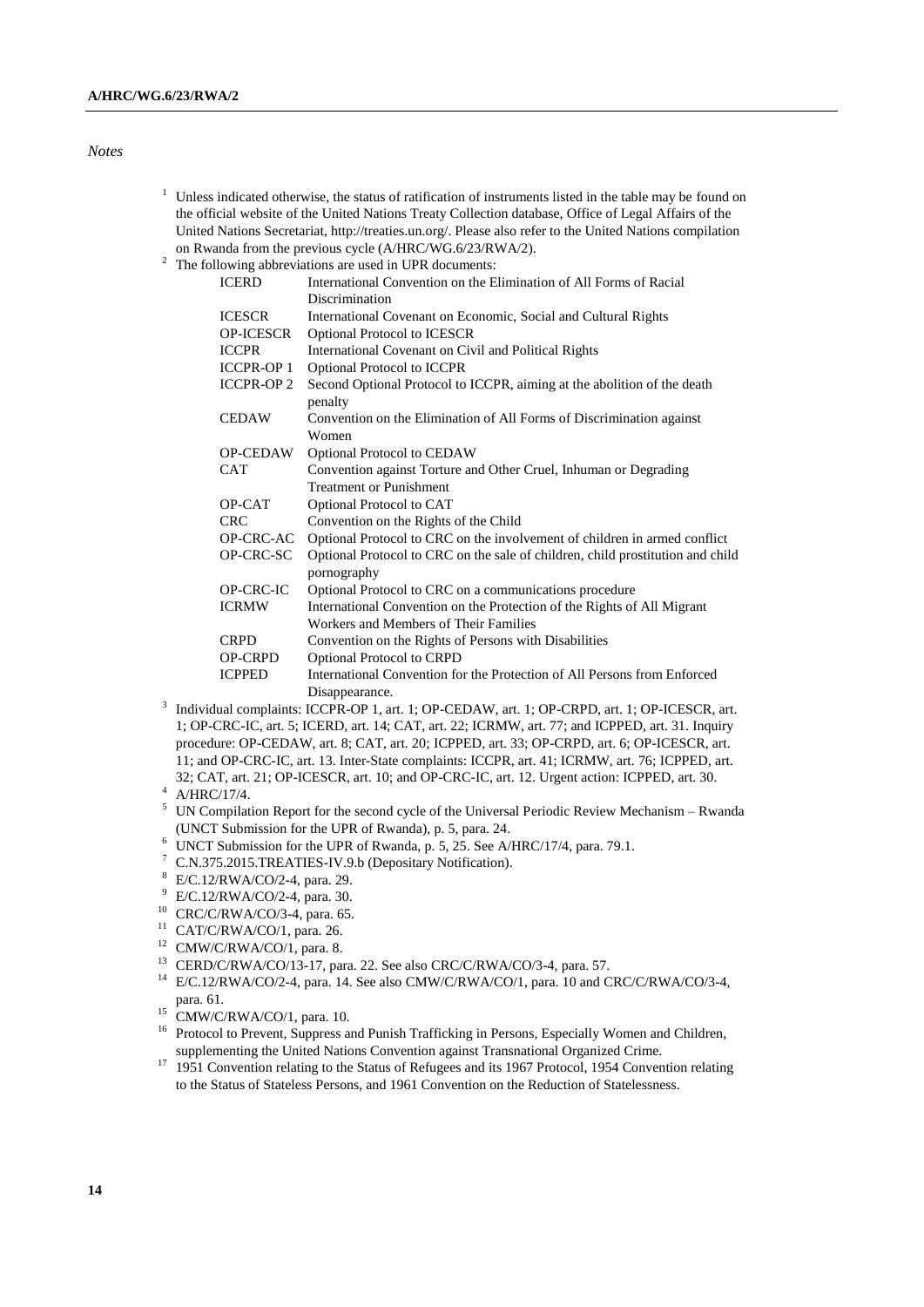- <sup>18</sup> Geneva Convention for the Amelioration of the Condition of the Wounded and Sick in Armed Forces in the Field (First Convention); Geneva Convention for the Amelioration of the Condition of Wounded, Sick and Shipwrecked Members of Armed Forces at Sea (Second Convention); Geneva Convention relative to the Treatment of Prisoners of War (Third Convention); Geneva Convention relative to the Protection of Civilian Persons in Time of War (Fourth Convention); Protocol Additional to the Geneva Conventions of 12 August 1949, and relating to the Protection of Victims of International Armed Conflicts (Protocol I); Protocol Additional to the Geneva Conventions of 12 August 1949, and relating to the Protection of Victims of Non-International Armed Conflicts (Protocol II). For the official status of ratifications, see International Committee of the Red Cross, www.icrc.org/IHL.
- <sup>19</sup> International Labour Organization Forced Labour Convention, 1930 (No. 29); Abolition of Forced Labour Convention, 1957 (No. 105); Freedom of Association and Protection of the Right to Organise Convention, 1948 (No. 87); Right to Organise and Collective Bargaining Convention, 1949 (No. 98); Equal Remuneration Convention, 1951 (No. 100); Discrimination (Employment and Occupation Convention, 1958 (No. 111); Minimum Age Convention, 1973 (No. 138); Worst Forms of Child Labour Convention, 1999 (No. 182).
- <sup>20</sup> Protocol Additional to the Geneva Conventions of 12 August 1949, and relating to the Adoption of an Additional Distinctive Emblem (Protocol III). For the official status of ratifications, see International Committee of the Red Cross, www.icrc.org/IHL.
- <sup>21</sup> International Labour Orgaization, Indigenous and Tribal Peoples Convention, 1989 (No. 169); and Domestic Workers Conventionn, 2011 (No. 189).
- <sup>22</sup> UNCT Submission for the UPR of Rwanda, p. 10, para. 57. See A/HRC/17/4, para. 80.3 for the recommendation.
- <sup>23</sup> Contribution of UNESCO to Compilation of UN information Rwanda (UNESCO Submission for the UPR of Rwanda), p. 16, para. 43.
- <sup>24</sup> CRC/C/RWA/CO/3-4, para. 4, CRC/C/OPSC/RWA/CO/1, para. 4 and CAT/C/RWA/CO/1, paras. 5(b) and 7.
- <sup>25</sup> CRC/C/OPSC/RWA/CO/1, para. 28.
- <sup>26</sup> CERD/C/RWA/CO/13-17, para. 15.<br><sup>27</sup> CRC/C/DWA/CO/2.4, paras. 4 and t
- <sup>27</sup> CRC/C/RWA/CO/3-4, paras. 4 and 62, CRC/C/OPAC/RWA/CO/1, para. 5 and CRC/C/OPSC/RWA/CO/1, para. 4. See also E/C.12/RWA/CO/2-4, para. 4.
- <sup>28</sup> CRC/C/RWA/CO/3-4, para. 10.
- <sup>29</sup> CRC/C/OPSC/RWA/CO/1, para. 30.
- <sup>30</sup> CRC/C/OPAC/RWA/CO/1, para. 14.
- <sup>31</sup> CMW/C/RWA/CO/1, para. 4. See also E/C.12/RWA/CO/2-4, para. 4.
- <sup>32</sup> CMW/C/RWA/CO/1, para. 22.
- <sup>33</sup> CERD/C/RWA/CO/13-17, para. 14.
- <sup>34</sup> Submission by the United Nations High Commissioner for Refugees for the Office of the High Commissioner for Human Rights' Compilation Report; Universal Periodic Review:2nd Cycle, 23rd Session; The Republic of Rwanda (UNHCR Submission for the UPR of Rwanda), p. 5.
- <sup>35</sup> UNHCR Submission for the UPR of Rwanda, p. 6.
- <sup>36</sup> UNHCR Submission for the UPR of Rwanda, p. 7.
- <sup>37</sup> According to article 5 of the rules of procedure of the International Coordinating Committee of National Institutions for the Promotion and Protection of Human Rights (ICC) Sub-Committee on Accreditation, the classifications for accreditation used by the Sub-Committee are: A: Voting Member (fully in compliance with each of the Paris Principles), B: Non-Voting Member (not fully in compliance with each of the Paris Principles or insufficient information provided to make a determination), C: No Status (not in compliance with the Paris Principles).
- <sup>38</sup> For the list of national human rights institutions with accreditation status granted by the International Coordinating Committee of National Institutions for the Promotion and Protection of Human Rights (ICC), see A/HRC/27/40, annex. [Symbol correct for UPR Sessions 2x-2x]
- A/HRC/26/29/Add.2, para 91.
- <sup>40</sup> CAT/C/RWA/CO/1, para. 24. See also E/C.12/RWA/CO/2-4, para. 7, CMW/C/RWA/CO/1, para. 11 and UNCT Submission, p. 2, para. 7.
- E/C.12/RWA/CO/2-4, para. 7. See also CMW/C/RWA/CO/1, para. 12, CAT/C/RWA/CO/1, para. 24. <sup>42</sup> The following abbreviations are used in UPR documents:
-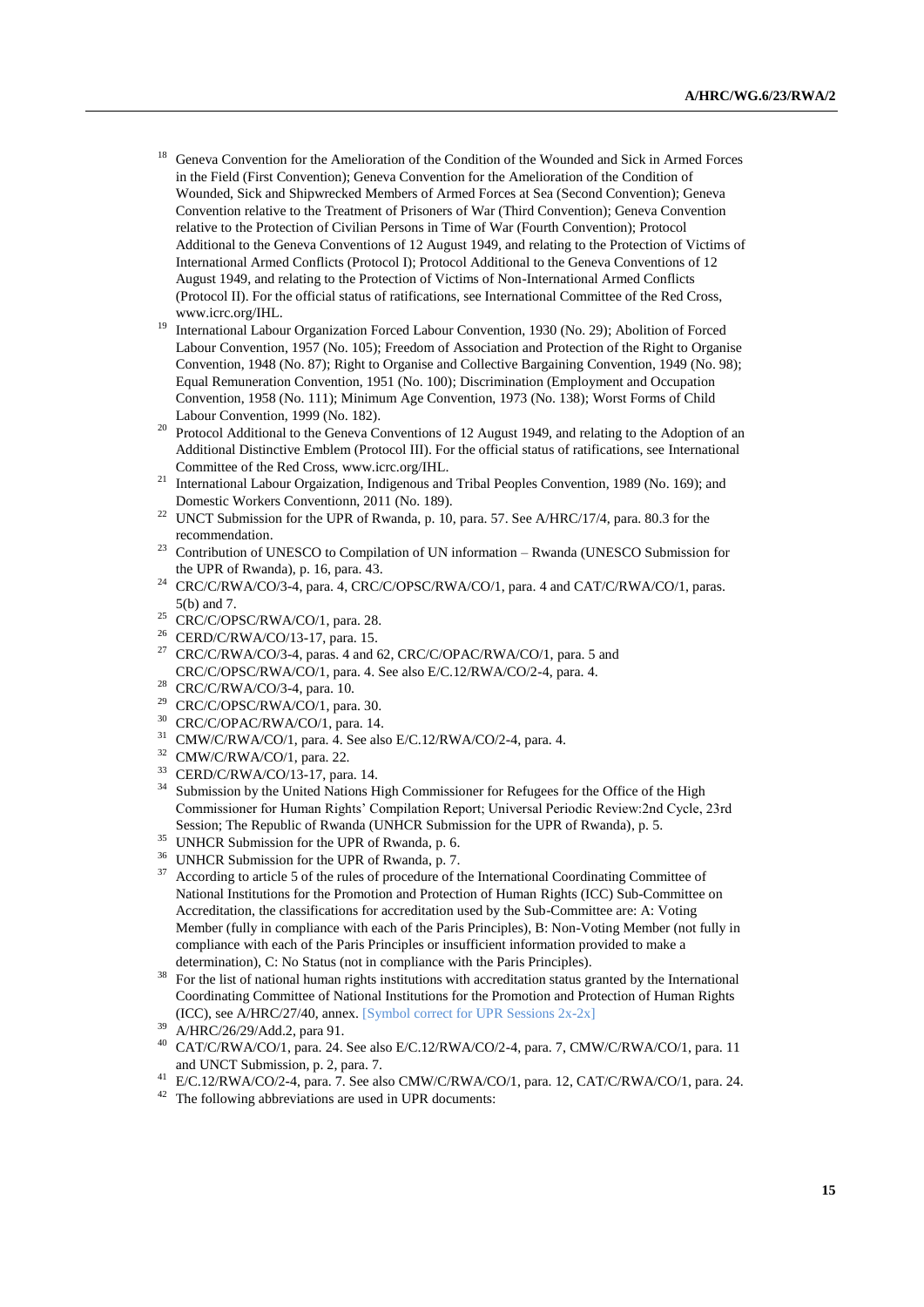| <b>CERD</b>                                | Committee on the Elimination of Racial Discrimination                |  |
|--------------------------------------------|----------------------------------------------------------------------|--|
| <b>CESCR</b>                               | Committee on Economic, Social and Cultural Rights                    |  |
| <b>HR Committee Human Rights Committee</b> |                                                                      |  |
| <b>CEDAW</b>                               | Committee on the Elimination of Discrimination against Women         |  |
| <b>CAT</b>                                 | Committee against Torture                                            |  |
| <b>CRC</b>                                 | Committee on the Rights of the Child                                 |  |
| <b>CMW</b>                                 | Committee on the Protection of the Rights of All Migrant Workers and |  |
|                                            | Members of Their Families                                            |  |
| <b>CRPD</b>                                | Committee on the Rights of Persons with Disabilities                 |  |
| <b>CED</b>                                 | Committee on Enforced Disappearances                                 |  |
| <b>SPT</b>                                 | Subcommittee on Prevention of Torture.                               |  |
| /C/RWA/CO/13-17. para. 29.                 |                                                                      |  |

- $43$  CERD <sup>44</sup> CCPR/C/RWA/CO/3, para. 24.
- 
- $^{45}$  CCPR/C/RWA/CO/3/Add.1.

<sup>46</sup> Letters from HR Committee to the Permanent Mission of Rwanda to the United Nations Office and other international organizations in Geneva, dated 9 May 2011, 2 August 2011, 19 September 2011 and 30 April 2012, available from

[http://tbinternet.ohchr.org/Treaties/CCPR/Shared%20Documents/RWA/INT\\_CCPR\\_FUL\\_RWA\\_122](http://tbinternet.ohchr.org/Treaties/CCPR/Shared%20Documents/RWA/INT_CCPR_FUL_RWA_12239_F.pdf) [39\\_F.pdf;](http://tbinternet.ohchr.org/Treaties/CCPR/Shared%20Documents/RWA/INT_CCPR_FUL_RWA_12239_F.pdf)

[http://tbinternet.ohchr.org/Treaties/CAT/Shared%20Documents/RWA/INT\\_CAT\\_FUL\\_RWA\\_12910](http://tbinternet.ohchr.org/Treaties/CAT/Shared%20Documents/RWA/INT_CAT_FUL_RWA_12910_E.pdf) [\\_E.pdf;](http://tbinternet.ohchr.org/Treaties/CAT/Shared%20Documents/RWA/INT_CAT_FUL_RWA_12910_E.pdf)

[http://tbinternet.ohchr.org/Treaties/CCPR/Shared%20Documents/RWA/INT\\_CCPR\\_NGS\\_RWA\\_12](http://tbinternet.ohchr.org/Treaties/CCPR/Shared%20Documents/RWA/INT_CCPR_NGS_RWA_12237_E.pdf) [237\\_E.pdf;](http://tbinternet.ohchr.org/Treaties/CCPR/Shared%20Documents/RWA/INT_CCPR_NGS_RWA_12237_E.pdf)

http://tbinternet.ohchr.org/Treaties/CCPR/Shared%20Documents/RWA/INT\_CCPR\_FUL\_RWA\_122 41\_F.pdf (accessed on 6 January 2015).

- <sup>47</sup> CEDAW/C/RWA/CO/6, para. 48.
- <sup>48</sup> CEDAW/C/RWA/CO/6/ADD.1.
- <sup>49</sup> Letter from CEDAW to the Permanent Mission of Rwanda to the United Nations Office and other international organizations in Geneva, dated 19 September 2012, available from http://tbinternet.ohchr.org/Treaties/CEDAW/Shared%20Documents/RWA/INT\_CEDAW\_FUL\_RW A\_13616\_E.pdf (accessed on 7 January 2015).
- <sup>50</sup> CAT/C/RWA/CO/1, para. 29.
- <sup>51</sup> Letter from CAT to the Permanent Mission of Rwanda to the United Nations Office and other international organizations in Geneva, dated 3 June 2013, available from http://tbinternet.ohchr.org/Treaties/CCPR/Shared%20Documents/RWA/INT\_CCPR\_FUL\_RWA\_122 38\_F.pdf (accessed on 6 January 2015).
- <sup>52</sup> For the titles of special procedures, see www.ohchr.org/EN/HRBodies/SP/Pages/Themes.aspx and www.ohchr.org/EN/HRBodies/SP/Pages/Countries.aspx.
- <sup>53</sup> UNCT Submission for the UPR of Rwanda, p. 3, para. 13, referring to A/HRC/17/4, p. 13, para. 77.8.
- <sup>54</sup> CERD/C/RWA/CO/13-17, para. 13.
- <sup>55</sup> A/HRC/19/56/Add.1, para 90.
- <sup>56</sup> See A/HRC/17/4, p. 13, para. 77.11.
- <sup>57</sup> UNCT Submission for the UPR of Rwanda, p. 4, para. 19.
- <sup>58</sup> UNCT Submission for the UPR of Rwanda, p. 4, para. 21.
- <sup>59</sup> E/C.12/RWA/CO/2-4, para. 9.
- <sup>60</sup> E/C.12/RWA/CO/2-4, para. 9.
- <sup>61</sup> E/C.12/RWA/CO/2-4, para. 8. See also CERD/C/RWA/CO/13-17, para. 16 and CRC/C/RWA/CO/3- 4, paras. 21 and 56.
- <sup>62</sup> E/C.12/RWA/CO/2-4, para. 8.
- <sup>63</sup> CERD/C/RWA/CO/13-17, para. 16. See also E/C.12/RWA/CO/2-4, para. 8 and CRC/C/RWA/CO/3- 4, para. 57.
- <sup>64</sup> CRC/C/RWA/CO/3-4, paras. 21-22.
- $^{65}$  CCPR/C/RWA/CO/3, para. 13.
- Letter from HR Committee to the Permanent Mission of Rwanda to the United Nations Office and other international organizations in Geneva, dated 9 May 2011, p. 2, available from [http://tbinternet.ohchr.org/Treaties/CCPR/Shared%20Documents/RWA/INT\\_CCPR\\_FUL\\_RWA\\_122](http://tbinternet.ohchr.org/Treaties/CCPR/Shared%20Documents/RWA/INT_CCPR_FUL_RWA_12239_F.pdf)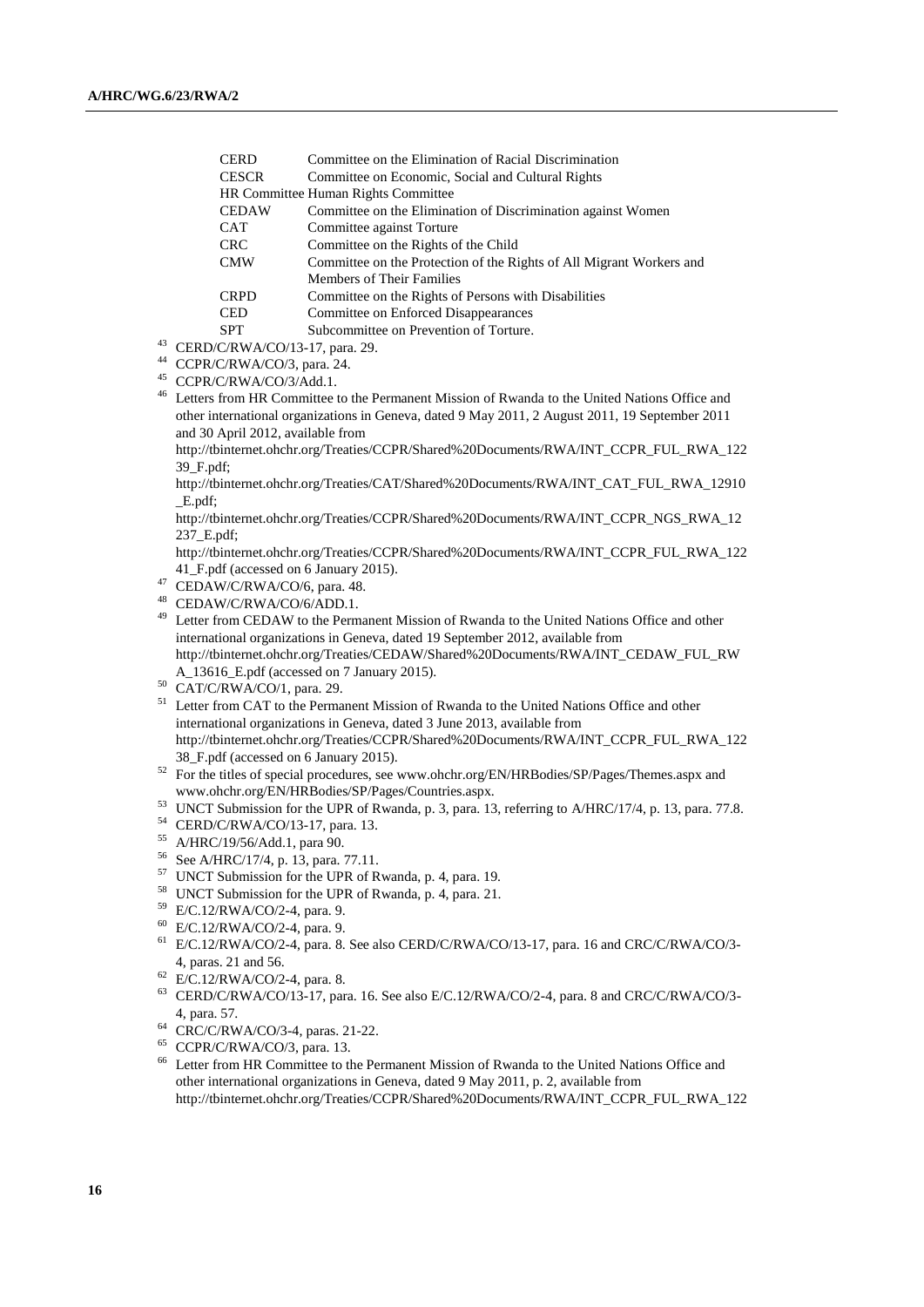[39\\_F.pdf](http://tbinternet.ohchr.org/Treaties/CCPR/Shared%20Documents/RWA/INT_CCPR_FUL_RWA_12239_F.pdf) (accessed on 6 January 2015). See also Letters from HR Committee to the Permanent Mission of Rwanda to the United Nations Office and other international organizations in Geneva, dated 2 August 2011, 19 September 2011 and 30 April 2012, available from

[http://tbinternet.ohchr.org/Treaties/CAT/Shared%20Documents/RWA/INT\\_CAT\\_FUL\\_RWA\\_12910](http://tbinternet.ohchr.org/Treaties/CAT/Shared%20Documents/RWA/INT_CAT_FUL_RWA_12910_E.pdf) [\\_E.pdf;](http://tbinternet.ohchr.org/Treaties/CAT/Shared%20Documents/RWA/INT_CAT_FUL_RWA_12910_E.pdf)

[http://tbinternet.ohchr.org/Treaties/CCPR/Shared%20Documents/RWA/INT\\_CCPR\\_NGS\\_RWA\\_12](http://tbinternet.ohchr.org/Treaties/CCPR/Shared%20Documents/RWA/INT_CCPR_NGS_RWA_12237_E.pdf) [237\\_E.pdf;](http://tbinternet.ohchr.org/Treaties/CCPR/Shared%20Documents/RWA/INT_CCPR_NGS_RWA_12237_E.pdf)

http://tbinternet.ohchr.org/Treaties/CCPR/Shared%20Documents/RWA/INT\_CCPR\_FUL\_RWA\_122 41\_F.pdf (accessed on 6 January 2015).

- CAT/C/RWA/CO/1, para. 14.
- CAT/C/RWA/CO/1, para. 10. See also CAT/C/RWA/CO/1, paras. 7 and 23.  $69$ CRC/C/RWA/CO/3-4, paras. 31-32.
- CRC/C/RWA/CO/3-4, paras. 29-30.
- CRC/C/OPSC/RWA/CO/1, para. 25. See also E/C.12/RWA/CO/2-4, para. 20.
- CMW/C/RWA/CO/1, para. 45.
- E/C.12/RWA/CO/2-4, para. 19. See also CRC/C/RWA/CO/3-4, para. 60.
- CMW/C/RWA/CO/1, paras. 19 and 45.
- CRC/C/RWA/CO/3-4, paras. 60-61.
- UNCT Submission for the UPR of Rwanda, p. 5, para. 27. See A/HRC/17/4, p. 16, para. 79.1 for the recommendation.
- CEDAW/C/RWA/CO/6/ADD.1, para. 23. See also Letter from CEDAW to the Permanent Mission of Rwanda to the United Nations Office and other international organizations in Geneva, dated 19 September 2012, p. 2, available from http://tbinternet.ohchr.org/Treaties/CEDAW/Shared%20Documents/RWA/INT\_CEDAW\_FUL\_RW
- A\_13616\_E.pdf (accessed on 7 January 2015).
- A/HRC/19/56/Add.1, para 88.
- CAT/C/RWA/CO/1, para. 16. See also E/C.12/RWA/CO/2-4, para. 10.
- UNCT Submission for the UPR of Rwanda, p. 6, para. 30.
- See A/HRC/17/4, p. 15, para. 78.10.
- UNCT Submission for the UPR of Rwanda, p. 7, para. 40.
- CAT/C/RWA/CO/1, para. 11.
- CRC/C/OPSC/RWA/CO/1, para. 22. See also CMW/C/RWA/CO/1, para. 45.
- CRC/C/OPSC/RWA/CO/1, para. 23.
- CRC/C/OPSC/RWA/CO/1, para. 33.
- CRC/C/OPSC/RWA/CO/1, para. 24.
- See A/HRC/17/4, para. 79.7.
- UNCT Submission for the UPR of Rwanda, p. 6, para. 35.
- CAT/C/RWA/CO/1, para. 23.
- CERD/C/RWA/CO/13-17, para. 19.
- <sup>92</sup> UNCT Submission for the UPR of Rwanda, p. 7, para. 38.
- <sup>93</sup> UNHCR Submission for the UPR of Rwanda, p. 6.
- CRC/C/RWA/CO/3-4, paras. 62-63.
- CAT/C/RWA/CO/1, para. 20. See also CAT/C/RWA/CO/1, para. 19.
- UNCT Submission for the UPR of Rwanda, p. 7, para. 40.
- See A/HRC/17/4, para. 79.8.
- UNCT Submission for the UPR of Rwanda, p. 7, para. 43.
- A/HRC/19/56/Add.1, para 87.
- CRC/C/RWA/CO/3-4, paras. 35 and 37.
- CRC/C/RWA/CO/3-4, paras. 36-37.
- CRC/C/RWA/CO/3-4, para. 40.
- <sup>103</sup> UNCT Submission for the UPR of Rwanda, p. 9, para. 53.
- See A/HRC/17/4, paras. 79.4, 79.10, 79.11 and 79.13.
- <sup>105</sup> UNCT Submission for the UPR of Rwanda, pp. 9-10, paras. 54-57.
- <sup>106</sup> Contribution of UNESCO to Compilation of UN information, Rwanda (UNESCO Submission for the UPR of Rwanda), p. 14, para. 34.
- <sup>107</sup> UNESCO Submission for the UPR of Rwanda, para. 42.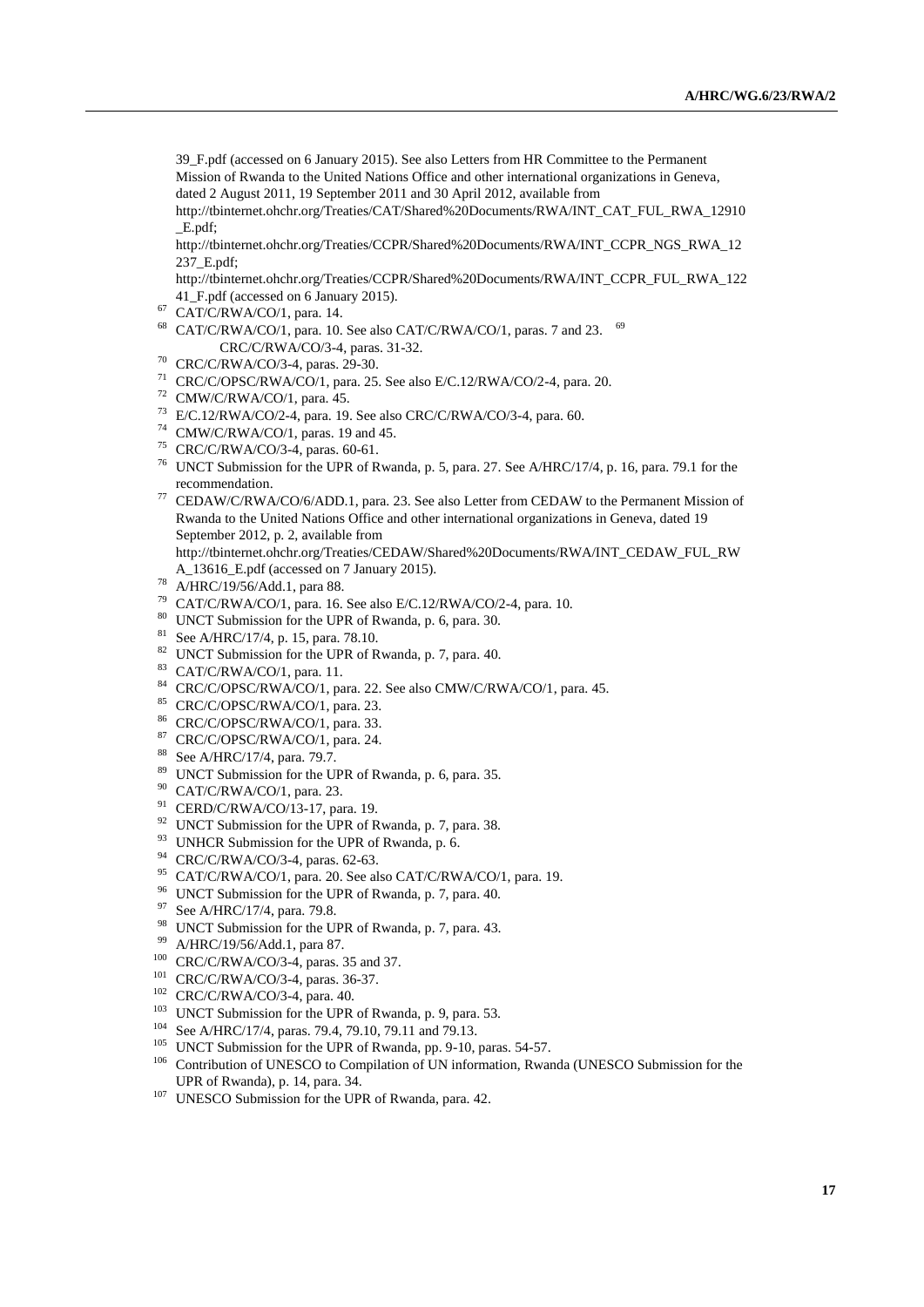- UNCT Submission for the UPR of Rwanda, p. 10, para. 61.
- A/HRC/26/29/Add.2, para 86.
- A/HRC/26/29/Add.2, para 89.
- CAT/C/RWA/CO/1, para. 17. See also CRC/C/RWA/CO/3-4, para. 19.
- CERD/C/RWA/CO/13-17, para. 18.
- E/C.12/RWA/CO/2-4, para. 12. See also CERD/C/RWA/CO/13-17, para. 16.
- E/C.12/RWA/CO/2-4, para. 13.
- E/C.12/RWA/CO/2-4, para. 16.
- E/C.12/RWA/CO/2-4, para. 15.
- E/C.12/RWA/CO/2-4, para. 17.
- UNCT Submission for the UPR of Rwanda, p. 9, para. 52.
- CRC/C/RWA/CO/3-4, para. 50. See also E/C.12/RWA/CO/2-4, para. 23.
- CRC/C/RWA/CO/3-4, para. 51.
- E/C.12/RWA/CO/2-4, para. 24.
- <sup>122</sup> Also referred to as the "policy of villagization" (A/HRC/22/46/Add.2, para. 14).
- A/HRC/22/46/Add. 2, para. 14.
- A/HRC/22/46/Add.2, para 51.
- E/C.12/RWA/CO/2-4, para. 23.
- E/C.12/RWA/CO/2-4, para. 23. See also CERD/C/RWA/CO/13-17, para. 16.
- E/C.12/RWA/CO/2-4, para. 22. See also CRC/C/RWA/CO/3-4, paras. 48-49.
- A/HRC/22/46/Add.2, para 53.
- E/C.12/RWA/CO/2-4, para. 25.
- CRC/C/RWA/CO/3-4, paras. 45 and 47.
- CMW/C/RWA/CO/1, para. 31.
- <sup>132</sup> E/C.12/RWA/CO/2-4, para. 26. See also CEDAW/C/RWA/CO/6/ADD.1 paras. 43-47 and Letter from CEDAW to the Permanent Mission of Rwanda to the United Nations Office and other international organizations in Geneva, dated 19 September 2012, pp. 3-4, available from http://tbinternet.ohchr.org/Treaties/CEDAW/Shared%20Documents/RWA/INT\_CEDAW\_FUL\_RW A\_13616\_E.pdf (accessed on 7 January 2015).
- CRC/C/RWA/CO/3-4, paras. 46-47.
- E/C.12/RWA/CO/2-4, para. 26. See also CEDAW/C/RWA/CO/6/ADD.1 paras. 48-51; Letter from CEDAW to the Permanent Mission of Rwanda to the United Nations Office and other international organizations in Geneva, dated 19 September 2012, pp. 3-4, available from http://tbinternet.ohchr.org/Treaties/CEDAW/Shared%20Documents/RWA/INT\_CEDAW\_FUL\_RW A\_13616\_E.pdf (accessed on 7 January 2015); and CRC/C/RWA/CO/3-4, para. 47.
- 135 CEDAW/C/RWA/CO/6/ADD.1 paras. 49-50. See also Letter from CEDAW to the Permanent Mission of Rwanda to the United Nations Office and other international organizations in Geneva, dated 19 September 2012, p. 4, available from http://tbinternet.ohchr.org/Treaties/CEDAW/Shared%20Documents/RWA/INT\_CEDAW\_FUL\_RW A\_13616\_E.pdf (accessed on 7 January 2015).
- <sup>136</sup> Letter from CEDAW to the Permanent Mission of Rwanda to the United Nations Office and other international organizations in Geneva, dated 19 September 2012, p. 4, available from http://tbinternet.ohchr.org/Treaties/CEDAW/Shared%20Documents/RWA/INT\_CEDAW\_FUL\_RW A\_13616\_E.pdf (accessed on 7 January 2015). See also CEDAW/C/RWA/CO/6/ADD.1 para. 51.
- <sup>137</sup> CRC/C/RWA/CO/3-4, para. 46.
- CRC/C/RWA/CO/3-4, paras. 52-53.
- CRC/C/RWA/CO/3-4, para. 55.
- E/C.12/RWA/CO/2-4, para. 27.
- CRC/C/RWA/CO/3-4, para. 52. See also CRC/C/RWA/CO/3-4, para. 56.
- CRC/C/RWA/CO/3-4, para. 43.
- E/C.12/RWA/CO/2-4, para. 27. See also CERD/C/RWA/CO/13-17, para. 16 and CRC/C/RWA/CO/3-4, para. 53.
- CRC/C/RWA/CO/3-4, para. 53.
- CRC/C/RWA/CO/3-4, para. 44.
- CMW/C/RWA/CO/1, para. 34.
- <sup>147</sup> UNESCO Submission for the UPR of Rwanda, para. 40.